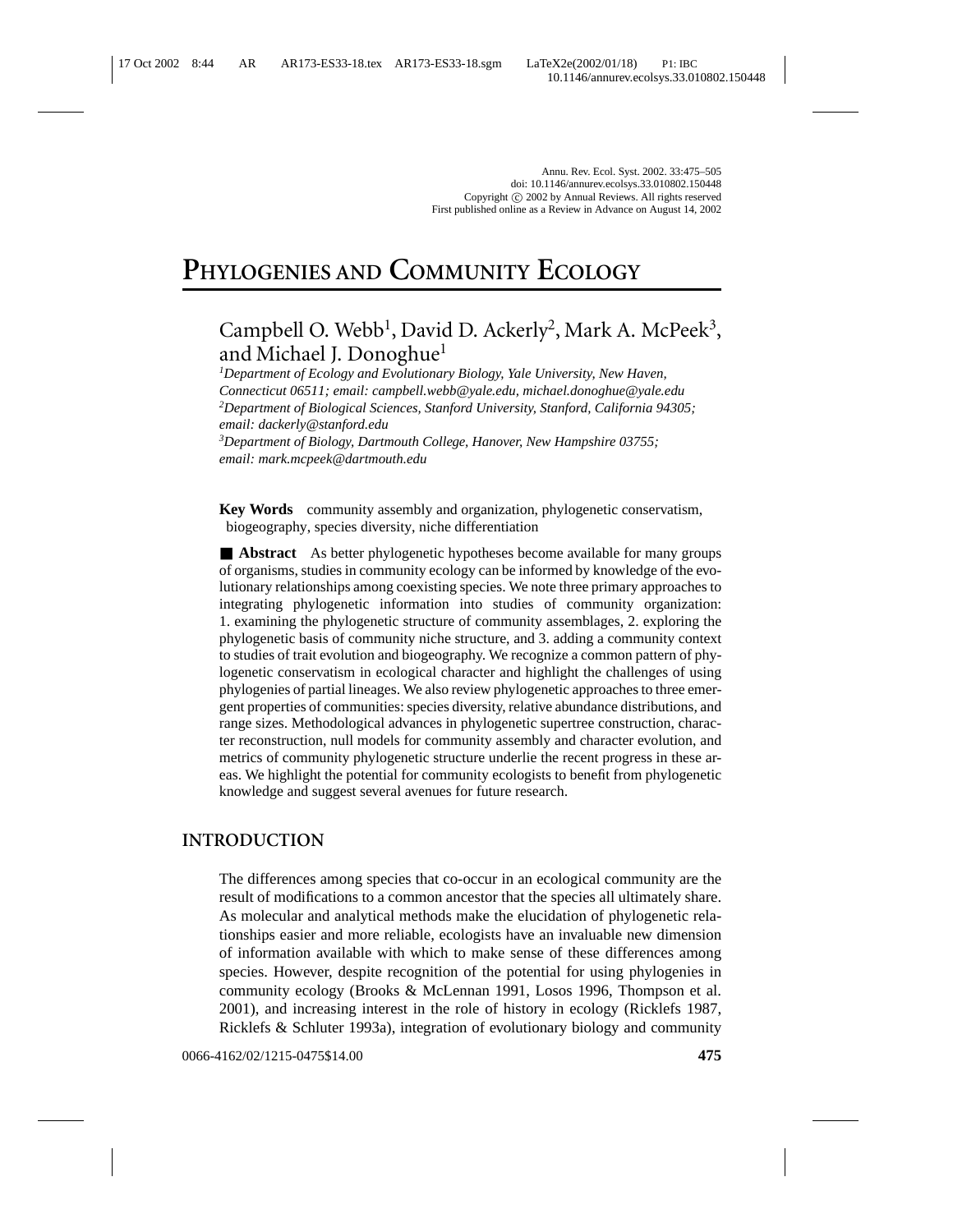ecology remains elusive. This is due partly to the conceptual and methodological difficulties of bridging gaps of temporal and spatial scale and partly to poor communication: many ecologists are either unaware of the potential benefits of knowing about the phylogenetic relationships in their communities or are deterred by the unfamiliarity of molecular techniques and phylogenetic methods and the accompanying terminology. Similarly, many systematists are unaware of the fascinating ecological questions that can be addressed using the phylogenies they produce or the ways in which knowledge of community composition might bear on studies of character evolution, diversification rate, and historical biogeography. Our intention in this review is to introduce to both parties the various approaches that have already been taken to incorporate phylogenetic information into community ecology.

Phylogenies are being used extensively in the larger field of evolutionary ecology (see Miles & Dunham 1993, Miller & Wenzel 1995, Ackerly et al. 2000), so we limit our review to studies and concepts explicitly relating to the phylogenetic and taxonomic structure of local communities. We do not explicitly review character displacement in species pairs (Schluter 2000a), adaptive radiation in particular clades (Schluter 2000b), "host-client" coevolution (host-parasite, plant-herbivore, and host-pathogen), general historical biogeography, or the uses of microbial phylogenies. Previous reviews and discussions of the interaction of phylogeny with community ecology include Wanntorp et al. (1990), Brooks & McLennan (1991, 2002), Eggleton & Vane-Wright (1994), Losos (1996), McPeek & Miller (1996), Grandcolas (1998), and Nel et al. (1998).

Empirically, phylogenies and community ecology have been put together predominantly in studies of community assembly, organization, and species co-occurrence, and we identify in this literature three major approaches (Figure 1). Other questions of community ecology, relating to relative abundance, range size distributions, and species richness have received less attention from a phylogenetic perspective, but we cover the work that has been done so far. We then review recent methodological advances and conclude with suggested directions for further work.

#### **COMMUNITY STRUCTURE AND COEXISTENCE**

Even though phylogenetic methods were developed fairly recently, a connection between taxonomy and community ecology has long been recognized:

As species of the same genus have usually, though by no means invariably, some similarity in habits and constitution, and always in structure, the struggle will generally be more severe between species of the same genus, when they come into competition with each other, than between species of distinct genera (Darwin 1859).

Darwin's statement already contains what we see to be the essential elements of an evolutionary understanding of community organization: that species interact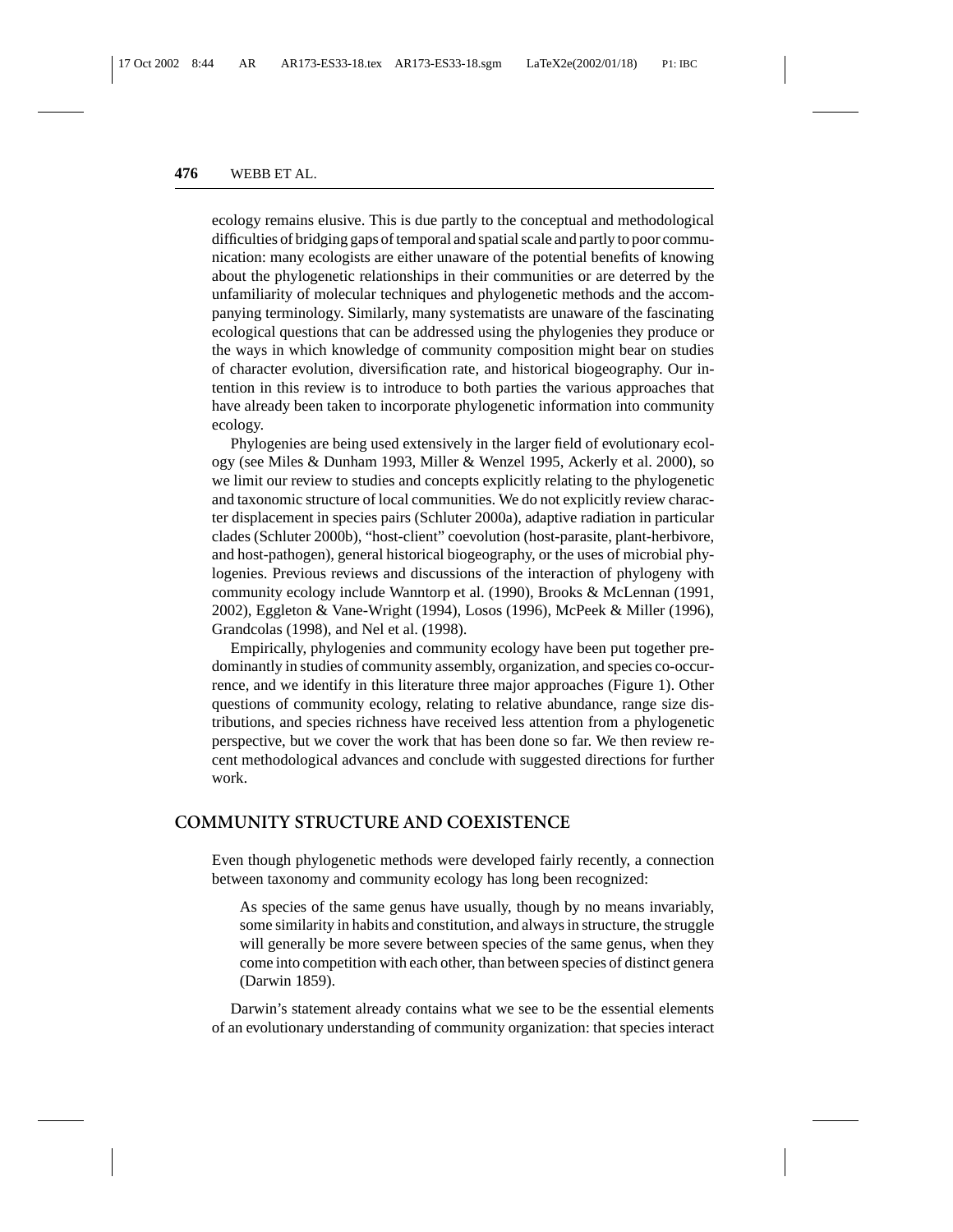

**Figure 1** Schematic summary of various approaches to the integration of phylogeny, traits, and communities. (1) Examining the phylogenetic structure of community assemblages; (2) exploring the phylogenetic basis of community niche structure; (3) adding community context to studies of trait evolution and biogeography.

in communities, that species interact based on their phenotypic differences and similarities, and that phenotypic variation has a basis in evolutionary history. In a synthetic understanding of the origin and maintenance of community composition, three elements are drawn together: phylogeny, community composition, and trait information (Figure 1). Researchers have tended to approach this synthesis using one (or more) of three methods: 1. analyzing community taxonomic or phylogenetic structure, 2. exploring the phylogenetic basis of niche differentiation, and 3. adding community context to character evolution and biogeography. We discuss these approaches below, in order of increasing information requirements and increasing potential to reveal both ecology and evolution in the past and present.

## **The Phylogenetic Structure of Community Assemblages**

*Key question: Is the distribution of species among habitats* (*or samples*) *in a community nonrandom with respect to phylogeny?* (*Using: species list of local community* + *distribution of species among community samples* + *phylogeny of community species list*)

Since the advent of formal classification, natural historians have asked why different areas are dominated by different species, genera, and families (e.g., Gentry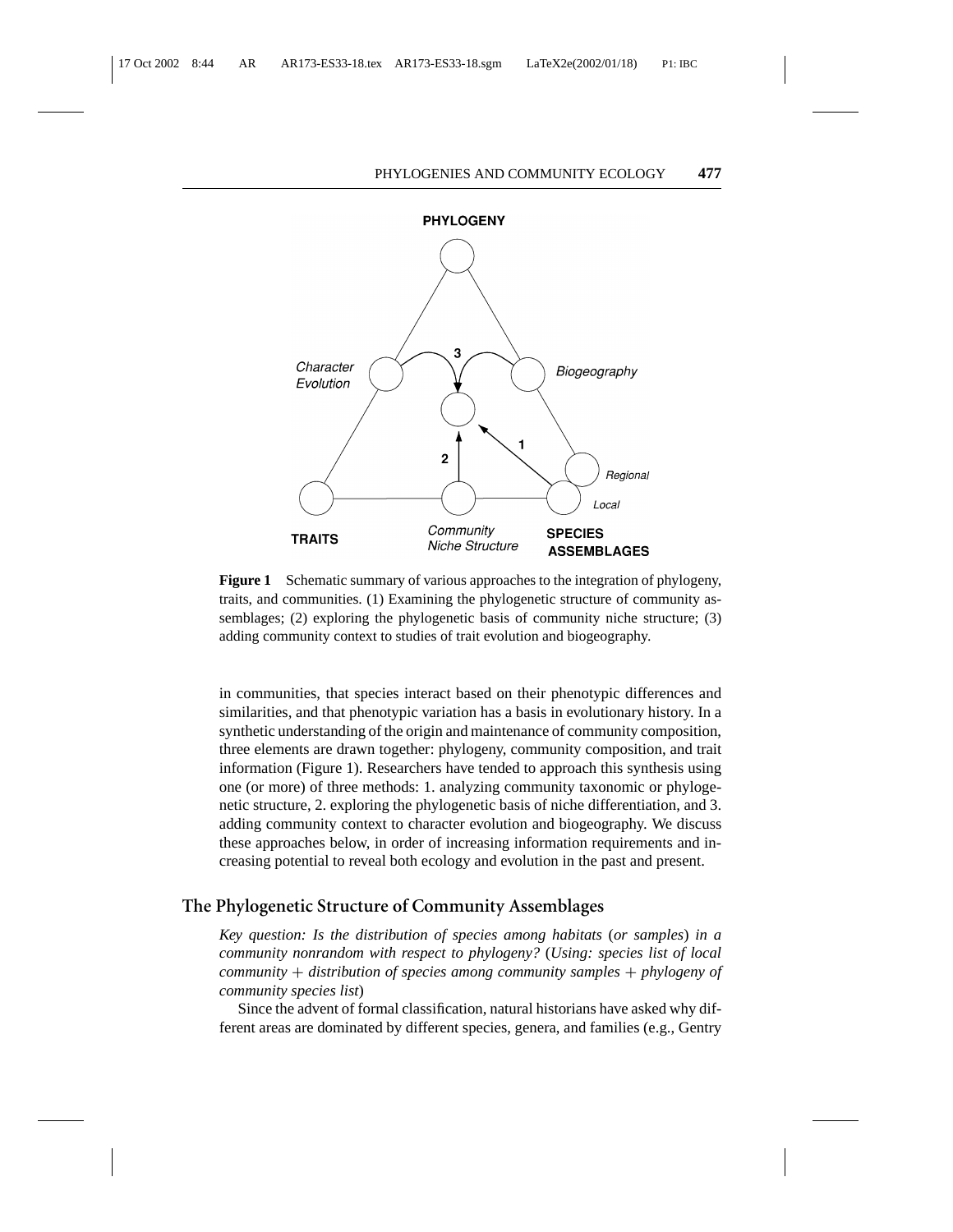1982). The quantitative taxonomic structure of communities was first addressed by Elton (1946), who reasoned that the lower number of species per genus observed in local areas than in the whole of Britain was evidence for competitive exclusion of ecologically similar congeners in local habitats. Interest continued in species/genus ratios for a number of years (Moreau 1948, Williams 1964, Simberloff 1970, Tokeshi 1991) and was notable as the context for the first use of null models in ecology (Gotelli & Graves 1996). Implicit in these analyses was the same three-part interaction discussed above (Figure 1): community organization (i.e., the role of competition) can be deduced from the (assumed) ecological similarity within a genus, and the taxonomic structure of a community (i.e., the significant departure of species/genus ratios in community samples relative to a regional species pool). More recently, the global consistency of taxonomic structure in forest communities has been examined by Enquist et al. (2002), who compared the species/genus and species/family ratios across many standardized 0.1 ha plots. They found an exponential relationship between numbers of genera or families and the numbers of species, across two orders of magnitude of species number, and suggest that this result indicates the existence of forces acting to constrain phylogenetic structure.

The availability of phylogenies, along with methods for the construction of supertrees and for assembling the phylogenies of communities, now permits community structure to be assessed phylogenetically. A simple logical framework can then be employed to infer mechanisms of contemporary coexistence (Table 1, and see Figure 2 for terminology). A clumped phylogenetic distribution of taxa ("phylogenetic attraction") indicates that habitat-use is a conserved trait within the pool of species in the community, and that phenotypic attraction dominates over repulsion. However, phylogenetic overdispersion (repulsion) can result either when closely related taxa with the most similar niche-use are being locally excluded (phenotypically repulsed), such that there is minimum niche overlap of coexisting species, or when distantly related taxa have converged on similar niche-use and are phenotypically attracted. Note that the fourth possible interaction, phenotypic repulsion of traits that are convergent, will not tend to recreate phylogenetically clustered communities, but phylogenetically random ones.

For example, Webb (2000) found that the tree taxa that co-occurred in 0.16 ha plots in Indonesian Borneo were more closely related than expected from a random sampling of the local species pool. Assuming that conservatism dominates in the phylogenetic distribution of ecological character, he interpreted this as evidence for the predominant role of habitat filtering (and phenotypic attraction), as opposed to local competitive exclusion (and phenotypic repulsion) of similar species. In a similar study, H. Steers (personal communication) determined that a measure of the frequency of co-occurrence of tree species pairs in a Mexican dry tropical forest was positively correlated with their phylogenetic proximity, again interpreting this as evidence of habitat selection for ecologically similar, phylogenetically related species. Kelly (1999) found that British plant taxa in extreme environments were more closely related than expected by chance, which was seen as evidence that these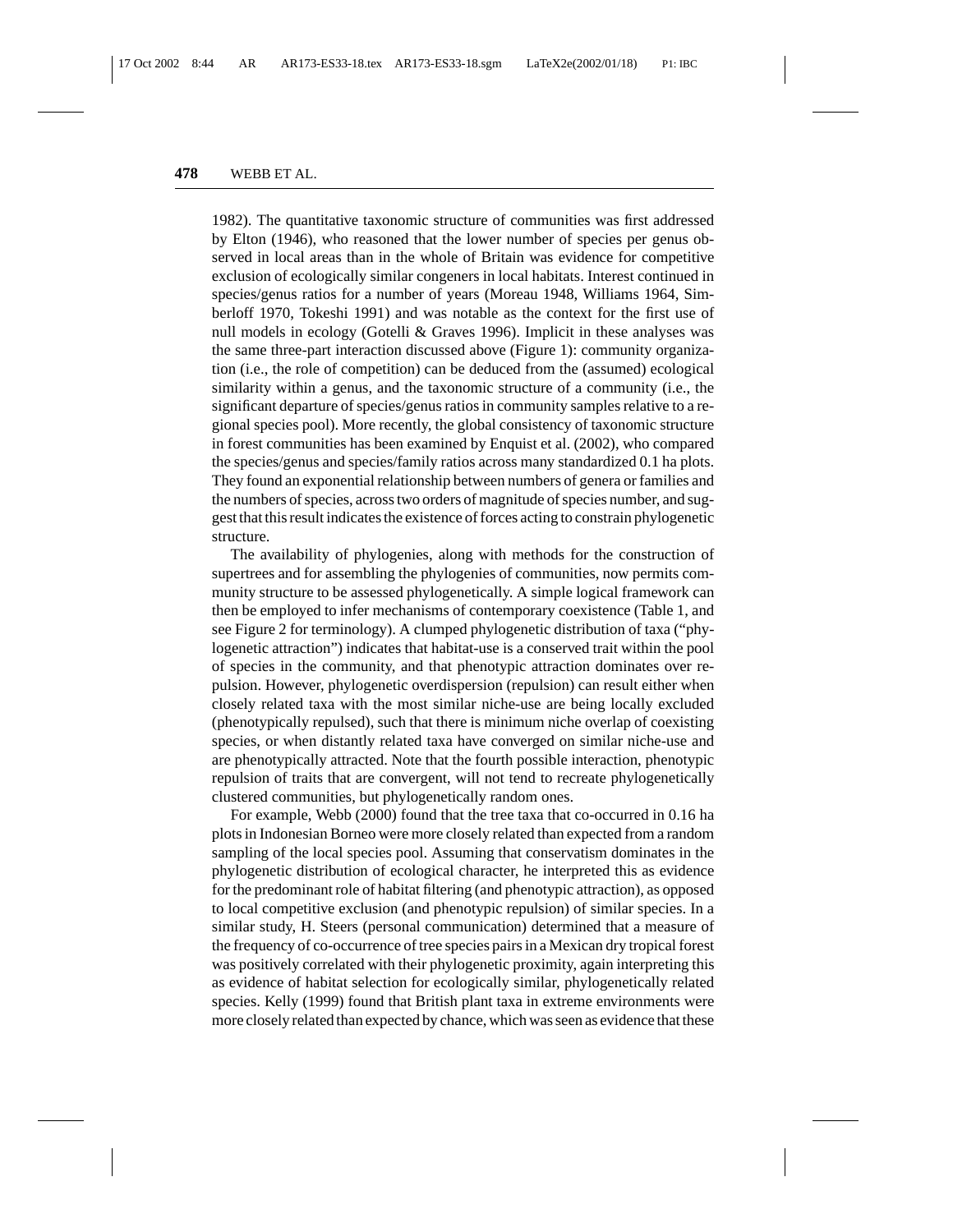|                                                                                           | <b>Ecological traits phylogenetically</b> |                         |
|-------------------------------------------------------------------------------------------|-------------------------------------------|-------------------------|
|                                                                                           | Conserved                                 | <b>Convergent</b>       |
| Dominant ecological force:                                                                |                                           |                         |
| Habitat filtering (phenotypic attraction)<br>Competitive exclusion (phenotypic repulsion) | Clustered<br>Overdispersed                | Overdispersed<br>Random |

**TABLE 1** The expected distribution of sample taxa on the phylogeny of a pool at a larger spatial scale, given various combinations of phylogenetic trait distribution and ecological process

species were ecologically similar. Conversely, Graves & Gotelli (1993) showed that congeners seldom co-occur in the same mixed-species foraging flock in the Amazon, but that this "checkerboard" pattern breaks down at higher taxonomic levels. They interpreted this finding as the effect of intra-community competitive exclusion among ecologically similar species (i.e., phenotypic repulsion), with congeners being most similar. In Florida woodland communities dominated by oaks, J. Cavender-Bares (personal communication) also found that close relatives co-occurred less than expected by chance. In this case each plot generally had one species from each of three major *Quercus* clades (sections).

The spatial scale of samples used in studies of community phylogenetic structure is of great importance to the interpretation of the patterns found because the biological nature of phenotypic and phylogenetic attraction and repulsion depends upon the scale involved. At the largest, continental scales (e.g., 1,000–10,000 km), phylogenetic clustering of members of a regional sample on a global phylogeny reflects biogeographic rather than ecological processes, as clades diversify within the sample region, and cause many taxa in the region to be, on average, more related to each other than to taxa outside the region. Within a region (e.g., 10–1,000 km), phenotypic sorting might occur among communities that differ environmentally from one another (e.g., wetlands versus montane). Such phenotypic attraction might lead to phylogenetic attraction or repulsion of the community sample on the regional pool, depending on the phylogenetic distribution of important traits. Sustained phenotypic repulsion within a community might also lead to semipermanent exclusion of too-similar taxa from individual communities, with taxa maintained in the regional pool by low rates of dispersal among communities (e.g., Tilman 1994). At the community scale (e.g., 100 m–10 km), species should segregate into habitats based on the relative strengths of habitat filtering versus competition among similar species (see Figure 2). Finally, at the smallest, neighborhood scales (e.g.,  $\lt$ 100 m), one might observe the effect of individual-based interactions that lead to within-habitat filtering or "neighborhood exclusion." Hence, a spatially nested analysis of community phylogenetic structure may detect different patterns of phylogenetic clustering or over-dispersion at different scales, providing more information about community processes than an analysis at just a single scale.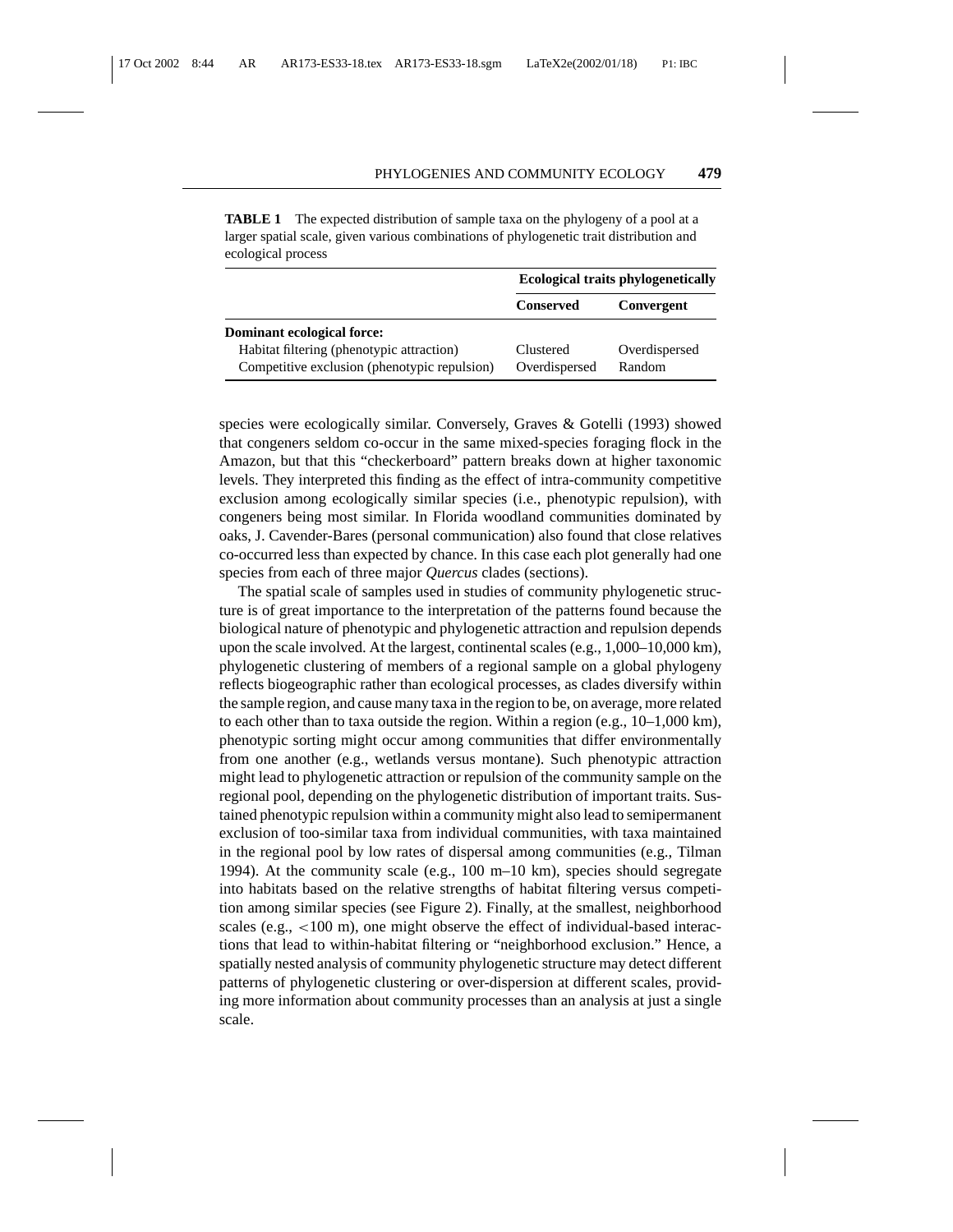

**Figure 2** Schematic of the general framework employed in this review, with associated terms. A lineage may diversify by the division of its ancestral range and allopatric speciation, such that sister clades are no longer coregional (ancestor of species 1 and 2 versus ancestor of species 3–7; *BIOGEOGRAPHY* ). Alternatively, sympatric and parapatric or even allopatric speciation mechanisms may lead to the origination of new species that are coregional with their sister species (species 3–7). A phylogeny can be reconstructed for the lineage (*PHYLOGENY* ) using molecular and morphological species traits. Species may appear in regions either through the geographical division of their area (vicariance) or by subsequent dispersal (species 2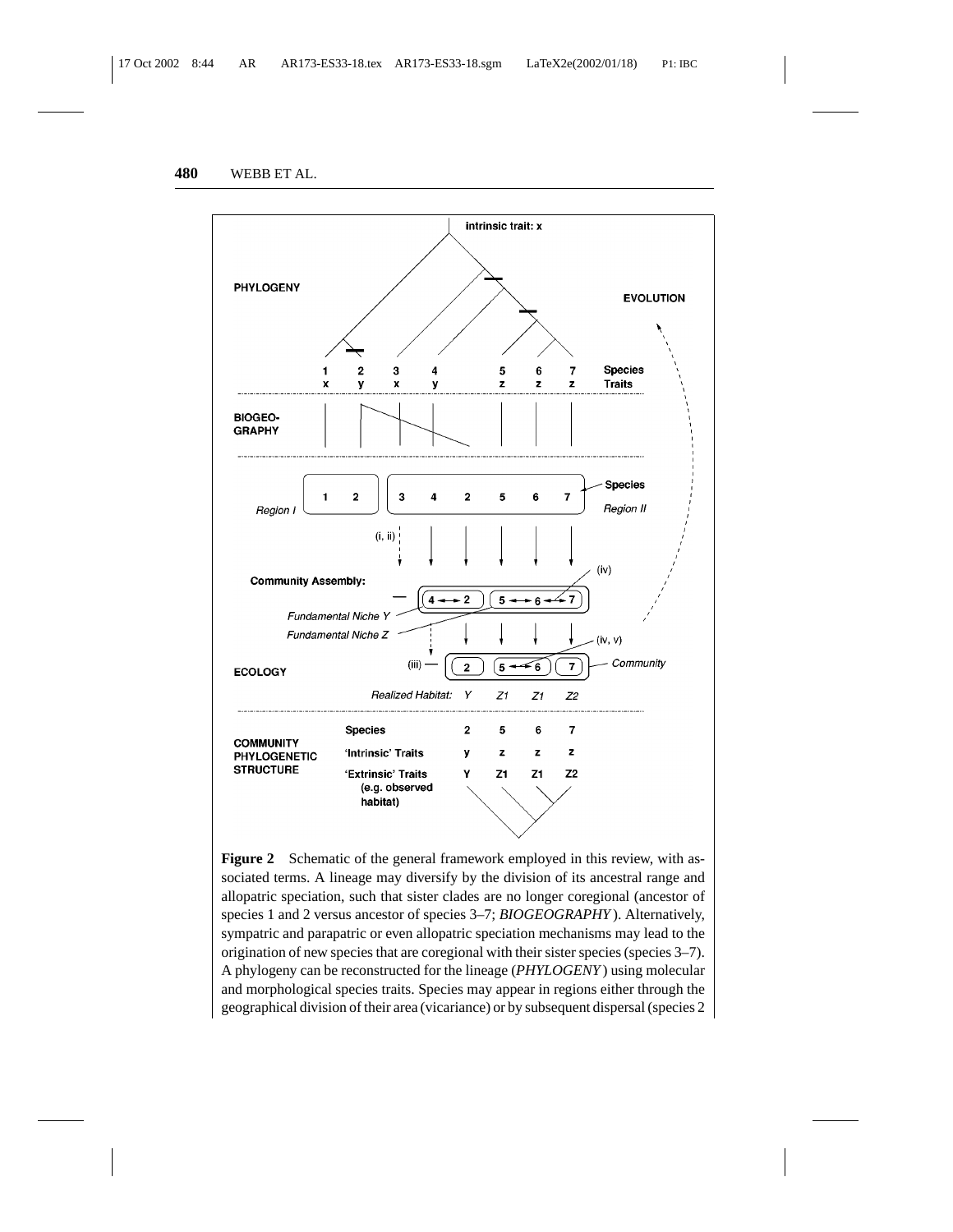**Figure 2** (*Continued*) dispersed into region II). The phylogenies of lineages and the distribution of taxa among regions can be used to infer the historical patterns of movement in the taxa and associated reconstruction of area connectedness (area cladograms), using biogeographic methods. Trait change occurs as the lineage diversifies, and ancestral state changes can be reconstructed (or traced) on a phylogeny using, for example, parsimony or maximum likelihood (x to y, y to z). Traits can usefully be divided into intrinsic (morphological or physiological traits that can be assessed validly when an organism is removed from its environment, e.g., skeletal structure, beak size, body size, plant sexual system) and extrinsic (traits that only have meaning in an external abiotic and biotic environment, e.g., swimming speed, maximum growth rate, drought tolerance, shade tolerance, prey choice, diet breadth). The "ecological character" of an organism is usually a complex set of correlated characters, but can often be directly related to simpler intrinsic morphological characters (e.g., Losos 1995).

The pattern of evolution of any trait can be characterized as conservative (more closely related taxa are more similar) or convergent (homoplasious, the independent evolution of similarity). Trait divergence is not intrinsically conservative or convergent, but because the greater the change in a trait, the more likely it is to resemble the value of a species in an independent lineage, divergence often results in convergence. Additionally, the rate of homoplasy increases with decreasing number of potential trait states (Donoghue & Ree 2000) and increasing number of ways for species to be functionally similar while intrinsically different (e.g., fleshyfruitedness arises via a number of anatomical paths). When refering to ecological traits, the term "phylogenetic niche conservatism" has been used (Harvey & Pagel 1991, Lord et al. 1995). This conservatism may be due to active, stabilizing selection (Lord et al. 1995) or to a reduction in the potential range of ecological character evolution caused by the fixation of ancestral traits (i.e., developmental constraints; Westoby et al. 1995).

Species are assembled into communities from a regional species pool (the list of all species in an area at the next-highest spatial scale from the scale under consideration; e.g., species 2–7 form a species pool relative to the community) (e.g., Liebold 1998, Fox 1999, Blackburn & Gaston 2001) (*ECOLOGY* ). In this review we consider a community to be more than two species in the same trophic level and the same guild (e.g. meadow plants, desert granivores) co-occurring spatially at a scale over which species might disperse within a few generations. Some species present in a region may fail to meet the ecological requirements to survive in any of the niches in a community, that is, they are filtered out, or simply fail to reach a particular community by chance (species 3 and process i or ii, respectively). Community species richness is often correlated with regional pool richness, suggesting that communities seldom saturate (Cornell & Lawton 1992). Species may persist (coexist for long periods) in the same community by occupying different niches, thus minimizing competition for resources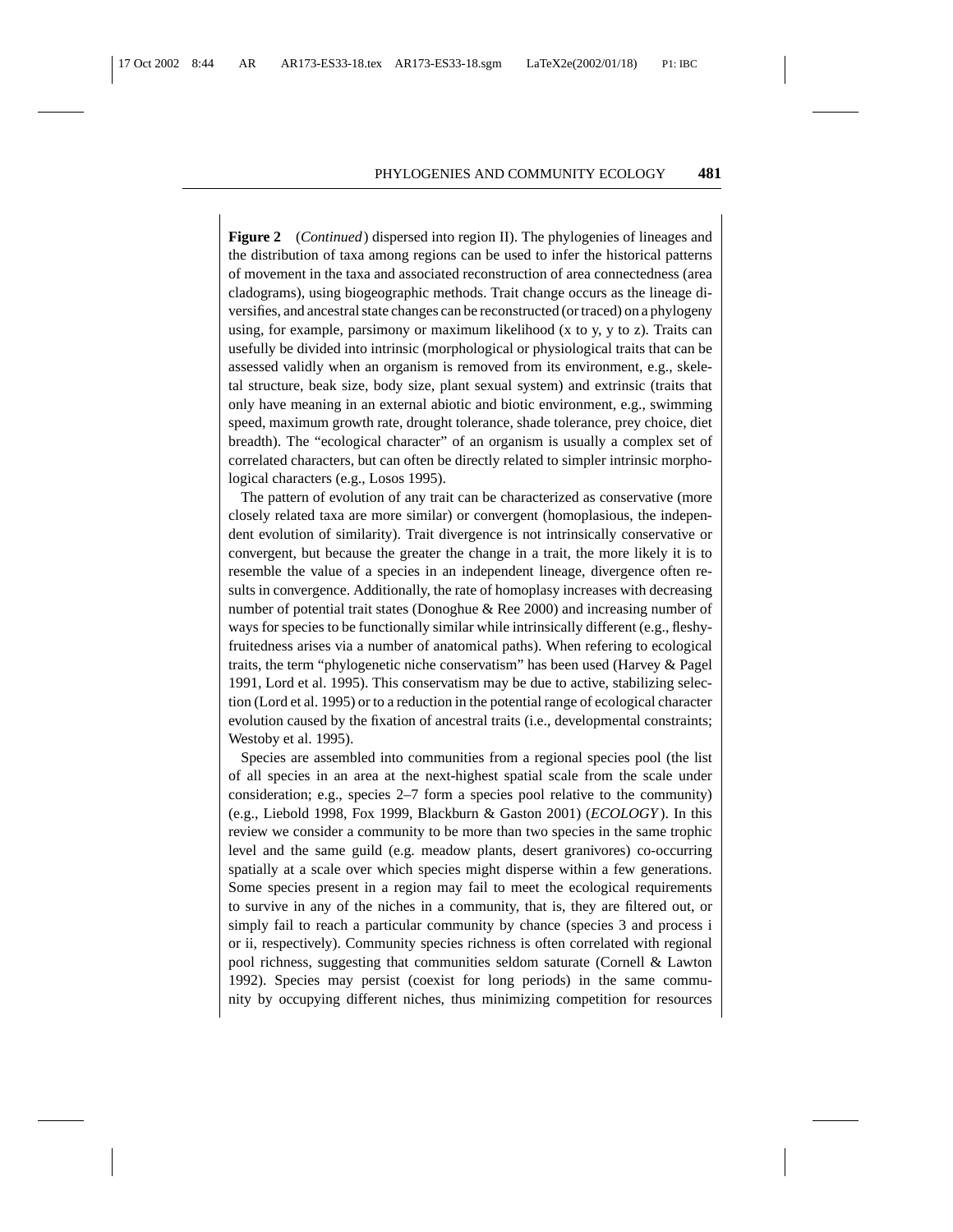**Figure 2** (*Continued*) ("habitat partitioning"; species 2 and 4 versus species 5–7; Wisheu 1998). However, with enough species in the community, several species with similar niche requirements will tend to be filtered into the same niche (a phenotypic attraction). Simultaneously, negative interindividual interaction (phenotypic repulsion) is expected among species that occupy the same niche and/or habitat (process iv). This negative interaction is expected to be stronger among ecologically more similar species and may alter the realized niche/habitat distribution of taxa into subniches (or localities) within the fundamental niche (but never beyond the bounds of the fundamental niche; species 7 versus 5 and 6), or may lead to classic competitive exclusion (process iii on species 4). It may also lead to the exclusion of competing species on the most proximate, neighborhood scale (e.g., at the scale of individual interactions), without leading to community exclusion. Species may coexist within a habitat by non-niche-partitioning, equalizing (sensu Chesson 2000) processes (species 5, 6, and process v), or may be in the slow, nonequilibrial process of being excluded from the community. We use habitat to mean the spatial location where a combination of resource levels come together.

A phylogeny can be reconstructed for species sampled in a spatially defined area (region, community), rather than for all species in a lineage (*COMMUNITY PHY-LOGENETIC STRUCTURE*). The occurrence of taxa in areas at a smaller spatial scale (community and habitat, respectively) can be indicated on the phylogeny of the larger pool of species. The distribution of these taxa can be phylogenetically clumped, random, or over-dispersed on the phylogeny of the entire pool (e.g., a sample containing species 6 and 7 is clustered on the phylogeny of the community of species 2, 5, 6, and 7).

Sustained selective pressure from individual competitors or environmental changes leads eventually to change in ecological character over evolutionary time, usually in the direction of reduced niche overlap (*EVOLUTION*). The community context may also cause stabilizing selection, especially in diverse systems in which interspecific interactions are unpredictable. Trait change may also be the result of drift, founder effects, or pleiotropy. Trait change resulting from ecological interactions may itself lead to ecological speciation within a region (McPeek 1996, Schluter 2001).

## **The Phylogenetic Basis of Community Niche Structure**

*Key question: How are niche differences in communities arrayed on a phylogeny? (Using: species list of local community* + *distribution of species within community* + *phylogeny of community species list* + *ecological character data for those species)*

Ecologists have long studied the distribution of ecological characters of species in communities to understand community organization (e.g., MacArthur & Levins 1967, Bowers & Brown 1982). An even dispersion of trait values along some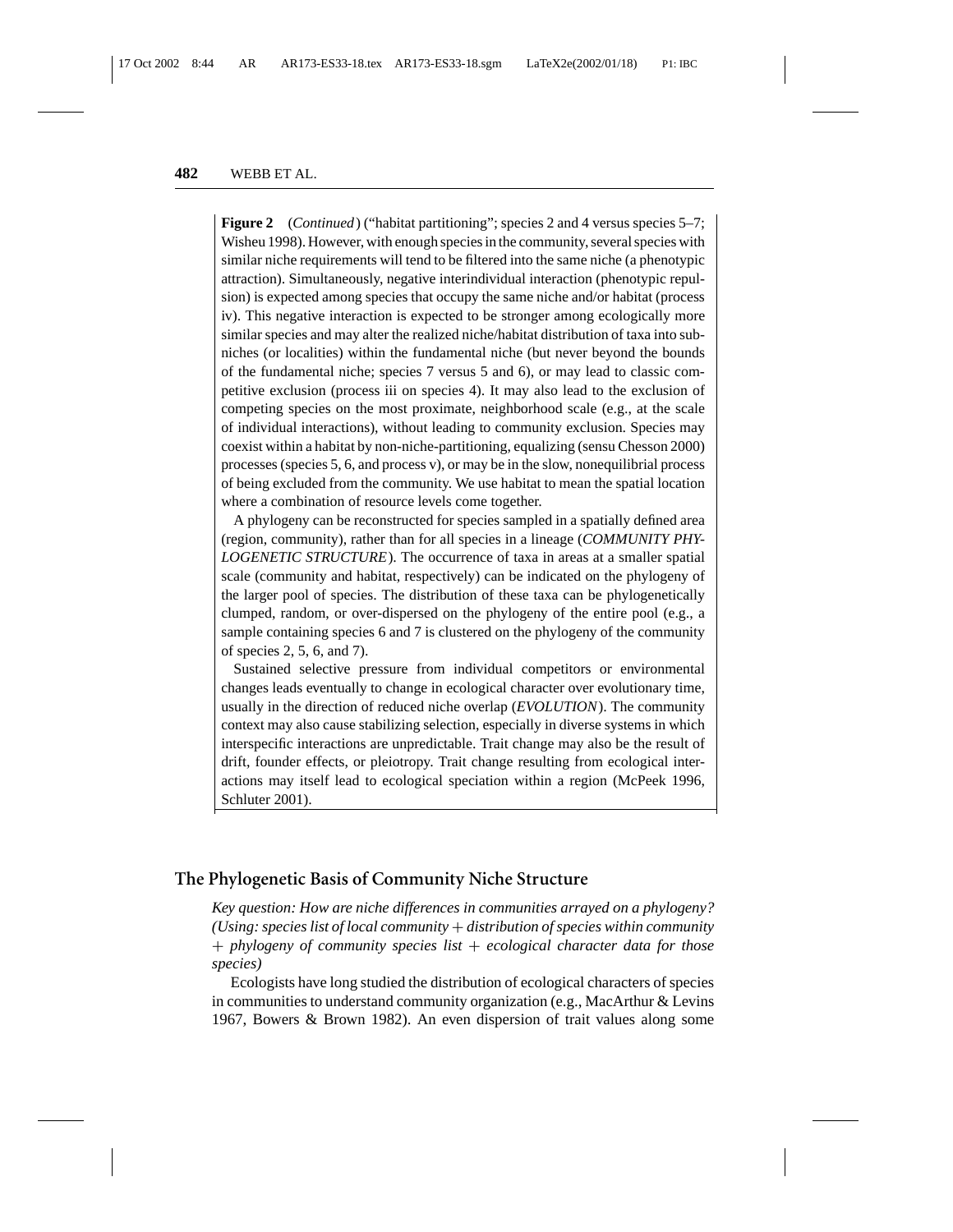gradient (e.g., constant body-size ratios) has been held to be evidence for both contemporary competitive exclusion and the long-term evolutionary effect of such competition (Connell 1980), although the establishment of the significance of this overdispersion has been controversial (reviewed by Gotelli & Graves 1996).

The availability of data on the taxonomic or phylogenetic distribution of niche differences enables the allocation of contemporary niche structure to either contemporary ecological or historic evolutionary causes, or a combination thereof. For example, because Cavender-Bares (see above, personal communication) had assessed water-use trait data as well as water availability in sample plots (Cavender-Bares & Holbrook 2001), she was able to interpret the phylogenetic overdispersion of local plots as the result of contemporary habitat filtering mediated by characters that were phylogenetically convergent. Similarly, Webb & Peart (2000) assessed the species, genus, and family associations of rain forest trees with three habitat types and found both genera and families that had all of their species associated with a particular habitat. Although not phylogenetic, this pattern of ecological conservatism supports Webb's (2000) interpretation of the role of habitat filtering. In the same forests, Ashton (1988) has argued that too much emphasis has been placed on differences in habitat use among species and that in the Dipterocarpaceae, genera and sections differ significantly in ecological character, with species within them differing mainly by minor morphological (particularly floral) changes. At a deeper phylogenetic level, Dimichele & Phillips (1996) showed consistent occupation of various habitats in Pennsylvanian-age fossil plant communities by different lineages (lycopsids, seed plants, ferns, and sphenopsids), and T. Feild and colleagues (personal communication) have inferred the maintenance of an ecological niche (disturbed understory) in several early angiosperm lineages.

Whereas clear cases of simple conservatism occur, it is likely that with a large community the phylogenetic distribution of traits is a complex mix of conservatism and convergence. A different phylogenetic scope of a study (e.g., a community of *Quercus* versus all angiosperms) might thus have a strong influence on the community phylogenetic structure observed. Silvertown et al. (1999) demonstrated for meadow plants that mean pairwise co-occurrence of species in a hydrologically defined niche-space was less than expected, indicating significant divergences in habitat use among species. Using the same methods, comparing just the species within a genus, they found a few cases of segregation of species, some cases with random overlap, and some examples of higher than expected niche overlap (Silvertown et al. 2001). This mixture of overlap and segregation was also seen at higher taxonomic levels, although the broadest comparison showed eudicots and monocots to be more segregated than expected. These results indicate that the underlying ecological traits exhibited varying patterns of divergence and stasis (i.e., convergence and conservatism) corresponding to the observation of segregation and overlap, respectively. In a related study of community assembly, Tofts & Silvertown (2000) assessed the effect of environmental filtering on grassland community membership, finding that trait values for species in a local community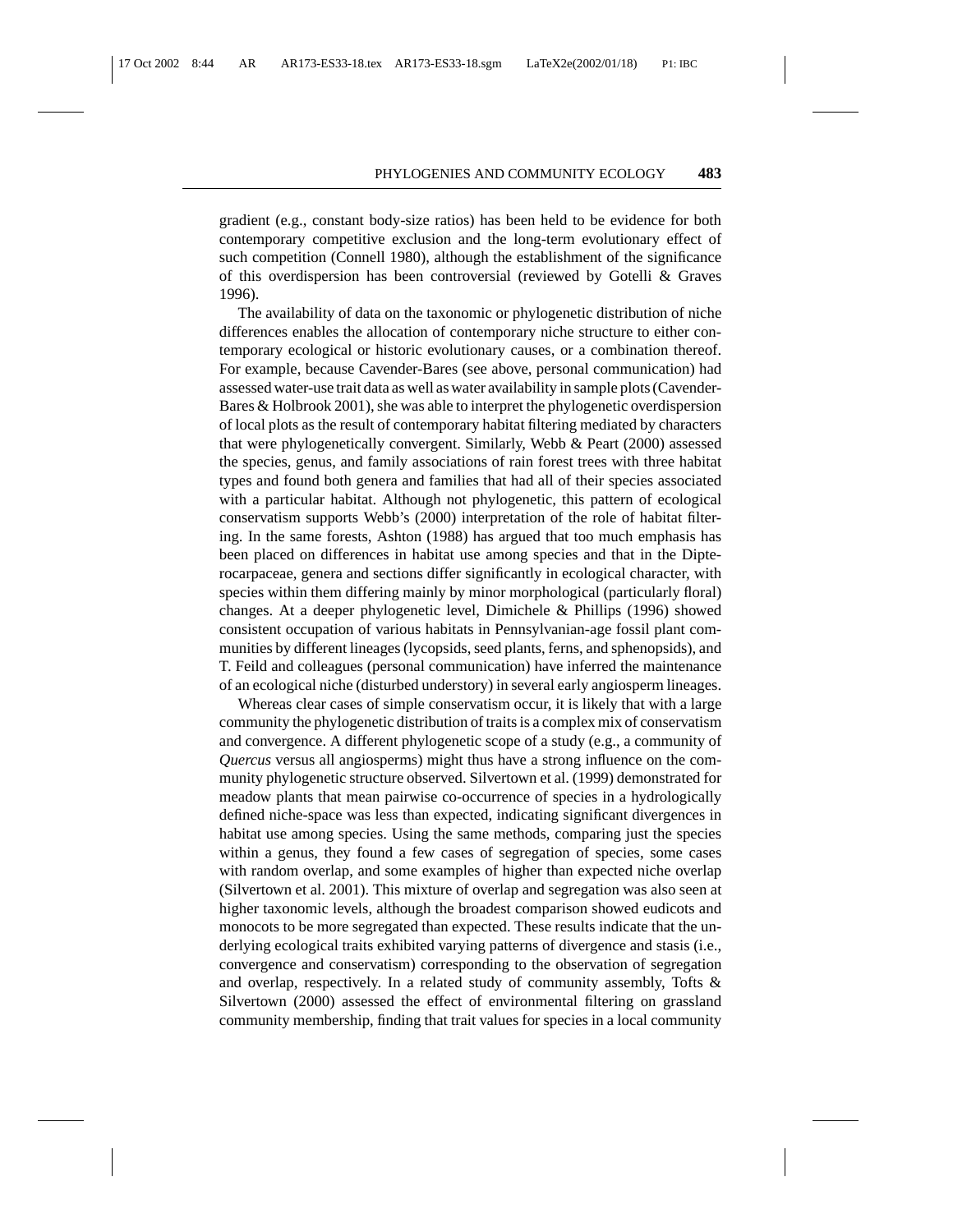were less variable than those in a regional pool, independent of phylogenetic effects; they used phylogenetic independent contrasts to remove the effect of phylogenetic trait conservatism.

The trait-phylogeny-community relationship may also appear to be random: Winston (1995) found no difference in co-occurrence rate between groups of phylogenetically closely related and more distantly related stream fish, even though co-occurrence was less among morphologically similar species than among less similar ones, a result he attributed to the effects of competition. Barraclough et al. (1999) tested whether species of tiger beetle that co-occurred in the same habitat at a locality had lower than expected similarity in various ecomorphological characters, using a phylogenetically based null model. They found no evidence for character divergence between co-regional or co-occurring species, or for habitat divergence in co-regional species. Divergence patterns were indistinguishable from random character change (see also McCallum et al. 2001).

Some studies perform the equivalent of phylogenetic independent contrast analysis (Felsenstein 1985) on the association between particular traits and community membership. For example, Chazdon et al. (2002) asked whether there were associations between reproductive traits and forest types for Costa Rican trees, and found that the significant associations found could be explained by the different phylogenetic composition of the forest types and the generally phylogenetically conservative nature of the reproductive traits. Ibarra-Manriquez et al. (2001) showed the same outcome for differences in seedling germination type among different forests. Other studies have looked primarily at the distribution of ecologically related traits of species from a species pool, without reference to community-level variation in species composition (Grandcolas 1993, Brandl et al. 1994). For example, Böhning-Gaese  $\&$  Oberrath (1999) found little evidence of conservatism in ecological traits for 151 co-occurring bird species.

## **Biogeographic History, Character Evolution, and Community Assembly**

*Key question: Where and under what community conditions did patterns of nicheuse originate? [Using: species list of local communities* + *distribution of species within communities* + *phylogeny of full lineage (and of other lineages)* + *ecological trait data for lineage members* + *biogeographic reconstruction of regional distribution of ancestral taxa]*

When phylogenetic and ecological information is available for all extant taxa in a lineage, including species in and outside of a particular community, ancestral character reconstruction of ecological traits and niche use can be examined (within limits of reconstruction methods; Cunningham et al. 1998). The questions of nicheuse evolution described above can thus be answered more accurately (e.g., McPeek & Brown 2000).

Including all taxa in a lineage permits assessment of the contemporary geographic distribution of clades. Where all the members of a clade are currently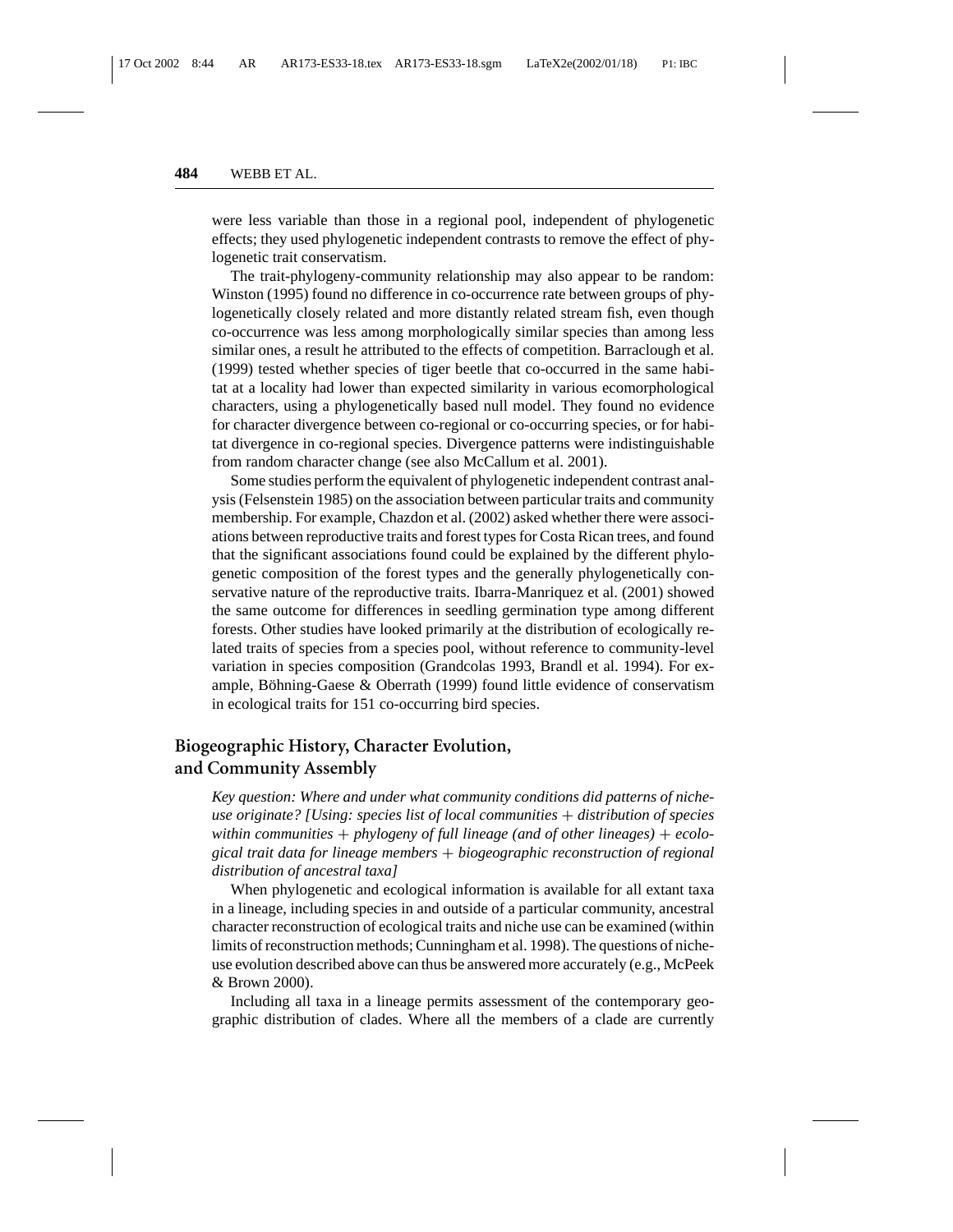co-regional, and no members of other (closely related) clades are present, the region may be considered to be closed (without immigration), and character evolution methods can also be used to reconstruct the evolution of community structure. Furthermore, where there is evidence that (*a*) intra-community interactions occurred among all taxa in the region (often assumed) and (*b*) no major interactors in the historical communities came from other clades (e.g., ants versus rodents), trait changes can be interpreted as both cause and effect: The ancestral communities can be reconstructed and change in characters can be interpreted as the response to character states in other ancestral species. Work by Losos and colleagues (Losos 1992, 1995; Losos et al. 1998) on Greater Antillean *Anolis* lizards exemplifies this approach: the majority of species on each island result from intra-island radiations, and a similar pattern of habitat use (e.g., crown, trunk, twig) has evolved on each island within each radiation. This method also allowed the researchers to reconstruct the composition of ancestral communities and to infer that diversification in habitat use was a response to the habitats already occupied.

Most regions are, however, open (Losos 1996), i.e., they contain members of clades that can be inferred (using biogeographic methods) to have originated elsewhere and to have arrived in a region by dispersal. For example, McPeek & Brown (2000) reconstructed the phylogeny of all *Enallagma* (damselfly) species in eastern North America and were able to differentiate between a recent radiation in New England and an older diversification in the southeast United States; most eastern lakes from the Gulf of Mexico to Canada, however, contain members of both clades. Combining such biogeographic data with trait reconstructions permits the determination of whether traits and current niche-use evolved in situ or whether the traits were established elsewhere, outside the current region (Brown & Zeng 1989). Cadle & Greene (1993) analyzed the clade composition and size distribution of 15 Neotropical colubrid snake communities to test whether the overall distribution in sizes in any community was independent of the clade composition. They found that (*a*) the overall size distribution of a community bore a direct relationship to the clade composition, (*b*) different clades had different mean sizes (and sizeassociated differences in diet), and (*c*) the lineages appear to have originated and diversified in isolated areas. The work thus indicated the role of history in shaping the regional pool of species and did not support the hypothesis that snake communities are organized by processes that tend to maintain some overall distribution in size. In his study of Lesser Antillean *Anolis* species, Losos (1992) noted that the one or two species on each island are not generalists, as the ancestors of the Greater Antilles lizards are inferred to be, but show conservatism of niche-use and appear to have been ecologically sorted onto the islands according to the available habitats (see also Vitt & Zani 1996, Zimmerman & Simberloff 1996, Sturmbauer 1998, Barker & Mayhill 1999, Craig et al. 2001, Galassi 2001). Richman (1996) used phylogenies to suggest that Japanese and European assemblages of *Phylloscopus* warblers were formed by multiple invasions from mainland Asia, with only limited subsequent speciation and little associated morphological diversification. There was strong conservatism in body size throughout the genus, irrespective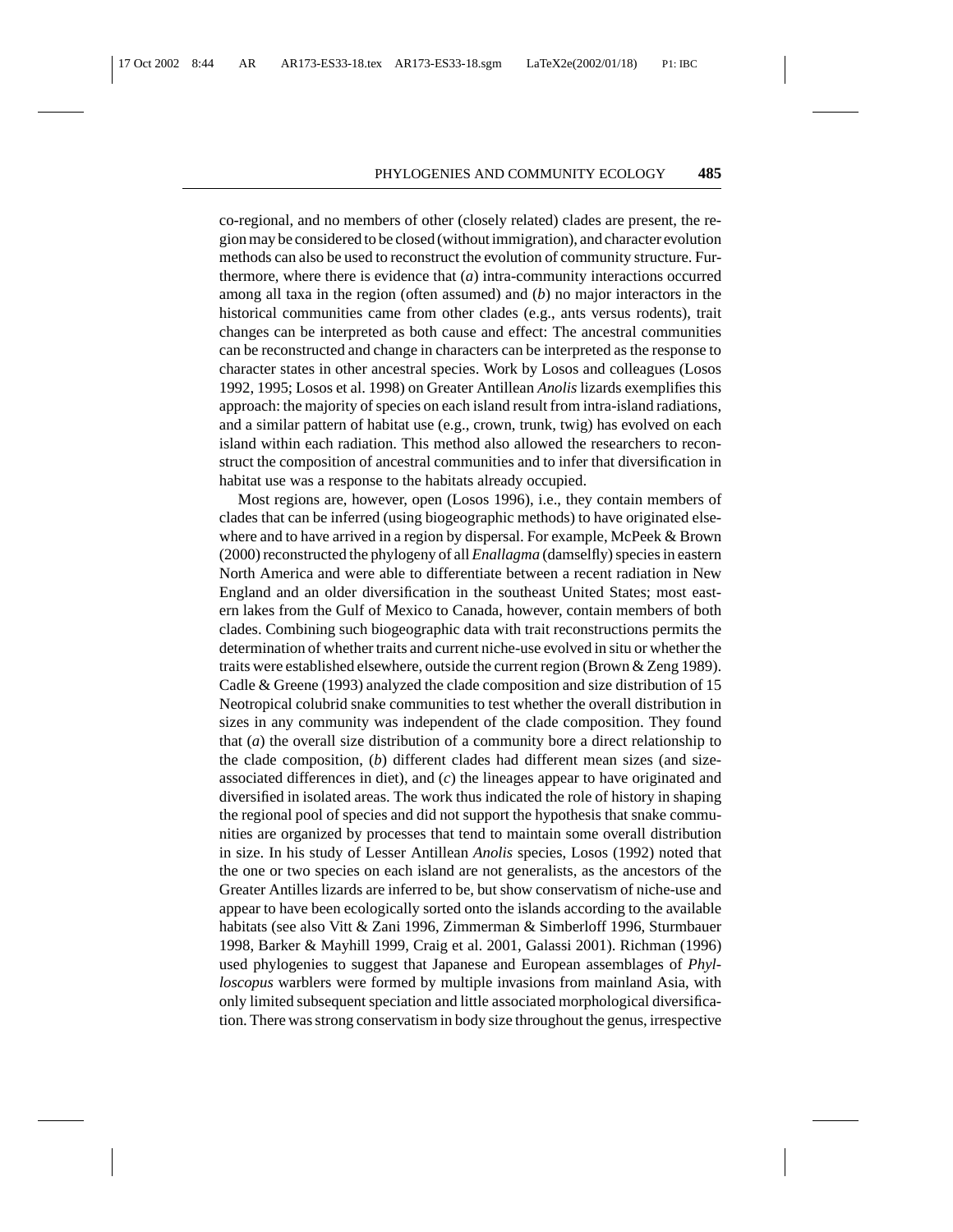of region, and no evidence of convergence in morphology or habitat-use in Europe and Japan. In addition (in contrast to previous analyses, e.g., Richman & Price 1992), habitat-use (low-elevation conifer versus high-elevation deciduous) divergence was shown to have mainly occurred early in the diversification of the lineage (although habitat-use was only inferred from morphology, not recorded directly).

It is often noted that the ecological character of species in today's plant communities reflects the biogeographic history of the species and their recent ancestors. For example, Lechowicz (1984) asked why temperate tree communities show a wide range in the time of leaf appearance in spring, using physiological, phylogenetic, and biogeographic data. There was no significant phylogenetic clustering of early versus late leafers (based on taxonomies available at the time), but early leafers were generally derived from cool temperate lineages, whereas late leafers were primarily of tropical lineage origin, reflecting evolutionary conservatism in physiological traits. Similarly, in subtropical montane forests of Mexico the evergreen understory is composed of tropical elements, while the deciduous overstory is composed primarily of species from temperate clades (Williams-Linera 1997; see also ter Steege & Hammond 2001).

Mediterranean-type ecosystems have been the subject of considerable study owing to the apparent convergences in plant and animal communities on five continents (Cody & Mooney 1978). Community-level convergence in distributions of ecological traits may arise by a combination of recent adaptive responses of the organisms to current environments and by sorting or assembly of lineages drawn from the regional species pools. Phylogenetic, biogeographic, and historical studies are key to evaluating these alternatives. In the plants of Andalusia, Spain, Herrera (1992) demonstrated that character syndromes differed between "old" and "new" lineages (distinguished by fossil records and intercontinental disjunctions). The persistence of ecological character in old lineages again emphasizes the importance of conservatism in traits contributing to community structure. Expanded and better resolved phylogenies now make it possible to evaluate such hypotheses with detailed studies of ancestral states in relation to community assembly. In California chaparral, D.D. Ackerly (unpublished) found that plants with similar leaf characteristics in the contemporary flora were derived from both subtropical and north-temperate lineages. In this case the subtropical lineages maintained ancestral traits that predated the mediterranean-type climate, while the temperate lineages exhibited more recent evolutionary shifts, presumably representing adaptations to changing climatic conditions compared with their biogeographic origins (see also Verdu et al. 2002).

Reconstructing ancestral communities and determining the causes of trait change is harder in open regions than in closed ones, but methods have been developed for this. When several lineages share the same area cladogram and can be assumed to have evolved in the same time frame, co-regionality can be inferred for ancestral species (co-speciation sensu Brooks & McLennan 1993). If community co-occurrence and biotic interaction can be reasonably assumed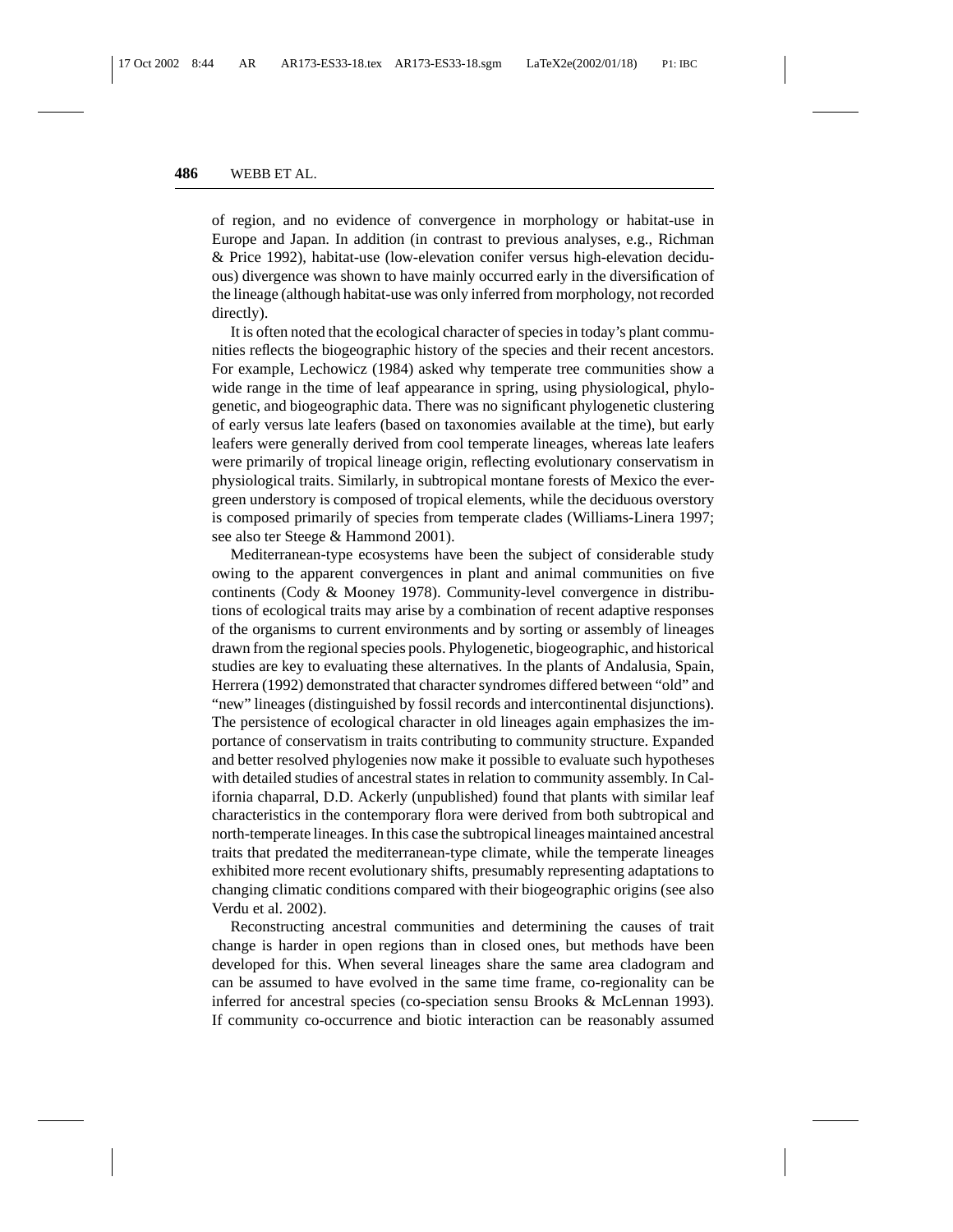between members of different lineages, patterns of trait change can be interpreted as co-adaptations (sensu Brooks & McLennan 1993). Co-adaptation may most reasonably be inferred where trait change in one lineage is associated with putative dispersal into a region by a species in another lineage (see figure 3 in Losos 1996). Brooks & McLennan (1991) reconstructed the influence of pre-adaptation and co-adaptation in helminth parasite communities in Neotropical stingrays, considering different host species as different niches at six different sites in South America. They showed that three contemporary communities came about primarily by vicariant division of ancestral communities, two originated by dispersal of parasites into a region without switching host species (or niches), whereas one represented a complicated assembly of vicariance and dispersal, with some host conservatism and some host switching (see also Poulin 1999, Sasal et al. 1999, Morand & Guegan 2000). Mayden (1987) used geological and fish phylogeny information to reconstruct the history of vicariance in Ozark river drainages. Gorman (1992) then added information about habitat use (position in water column) of contemporary species to reconstruct ancestral community composition and habitat occupancy and was able to infer which competitive interactions were leading to contemporary niche displacement, which he tested experimentally. Losos et al. (1997) also applied an experimental approach to test hypotheses derived from biogeographic and trait evolution data, finding that *Anolis* limb length evolved adaptively in populations established on small islands.

#### **Community Organization: Conclusions**

A phylogenetic approach to studying community organization provides a new perspective on the perennial questions of the role of competition and the maintenance of diversity in communities, by highlighting the similarities of co-occurring species as well as the differences. A dominant perception in evolutionary ecology is that coexisting species must differ significantly and that most variation between closely related species is the adaptive response to past competition when species did not differ (e.g., Harvey & Rambaut 2000). The general prediction from this model of evolution is that divergence (and therefore homoplasy) in ecological character should be widespread. However, phylogenetic analysis reveals that many (possibly the majority of) lineages studied show evidence for conservatism of dominant ecological character, in both animal lineages (e.g., Richman 1996, Barraclough et al. 1999, Peterson et al. 1999, Lindeman 2000, McPeek & Brown 2000, Price et al. 2000, Forstmeier et al. 2001) and in plants (Grime 1984, Peat & Fitter 1994, Lord et al. 1995, Ackerly 1999, Prinzing et al. 2001). For plants this runs counter to a long-standing belief that functional and ecological strategies evolve rapidly, leading to widespread convergence and little correspondence between taxonomic and ecological groupings (e.g., Warming 1909, Cronquist 1988).

An associated insight arising from a phylogenetic perspective is that even if convergent evolution has occurred in a single trait (e.g., diet), other axes of ecological similarity (e.g., forest-type use) are often conserved. The more traits involved, the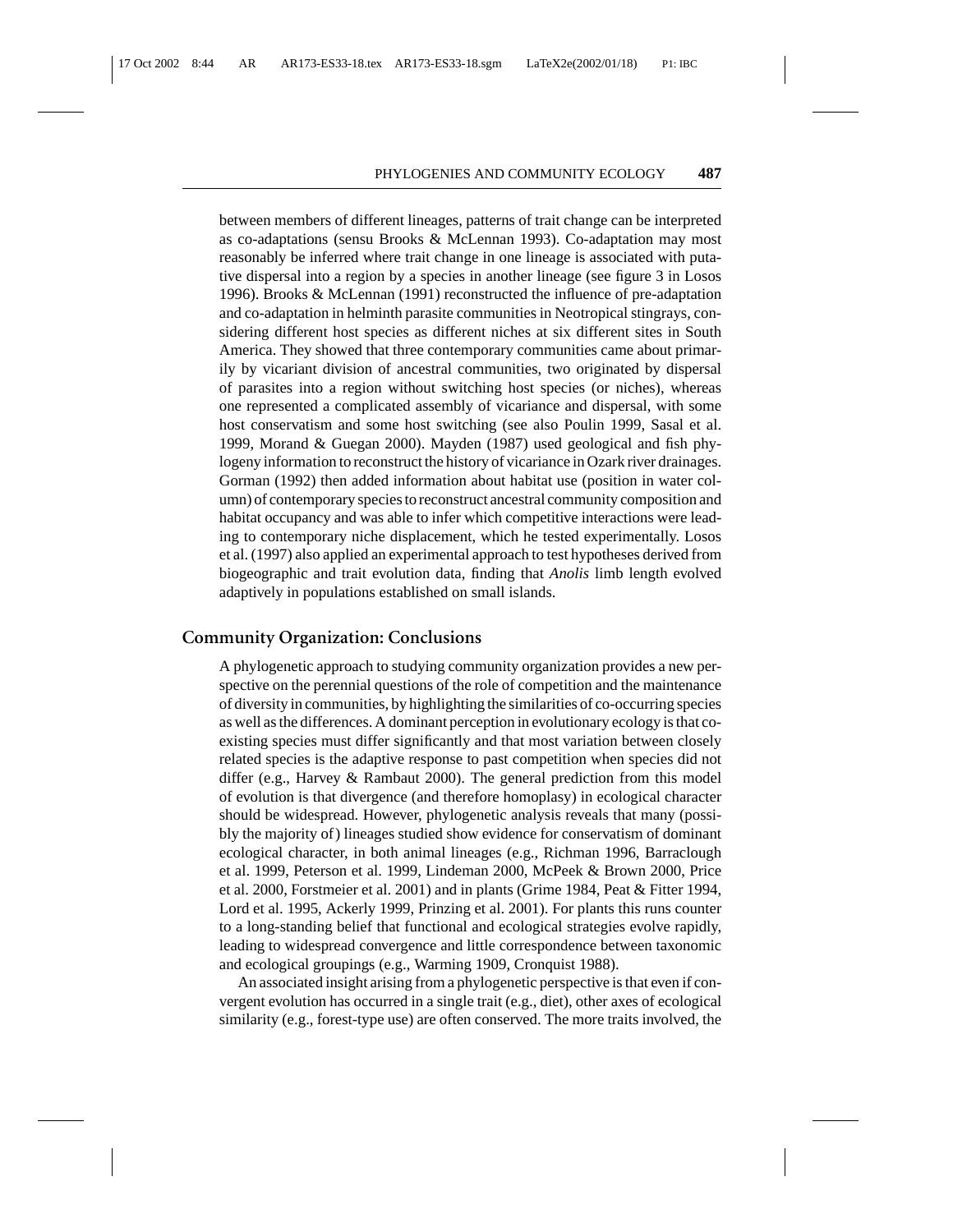more likely it is that a composite measure of "net ecological similarity" will be conserved in a lineage, especially if there are life-history trade-offs among traits. Change in such a composite measure would perhaps be best modeled by evolutionary drift. Ecologically, difference on one niche axis alone may be sufficient to reduce competition with other species under stable conditions, but it is more likely that the competitive environment shifts over time, with species experiencing intermittant interactions with other species on different niche axes (food, shelter, water, nutrients, space). Hence, when viewed across many traits, interactions that challenge the co-existence of closely related, ecologically similar species may be more frequent than recognized.

If conservatism of ecological traits is widespread, then the effect of contemporary competition can be assessed by the extent to which phylogenetically related, ecologically similar species co-occur: avoidence of closely related species by one another (e.g., Graves & Gotelli 1993) would be indicative of strong competition among similar species. Because the strength of negative interaction should generally be proportional to the phylogenetic proximity, a likely community outcome might be a hierarchical pattern of both phylogenetic clumping and overdispersion: Some conserved characters will determine the ability of taxa to occupy a fundamental niche (leading possibly to overall phylogenetic attraction of co-occurring taxa, e.g., taxa 5, 6, and 7 in Figure 2), whereas others will cause local competitive exclusion (leading to phylogenetic repulsion of co-occurring taxa within those attracted clades, e.g., taxa 6 and 7 in Figure 2). Where related, similar species do co-occur, attention must be given to mechanisms that permit the co-existence of similar rather than different organisms (e.g., Chesson & Warner 1981, McPeek & Brown 2000, Hubbell 2001).

The study of adaptive radiations on islands (e.g., Givnish 1998) may have led to an overemphasis on evolutionary character displacement and ecological niche partitioning. In diverse, continental communities (in which most species live), interactions may be more unpredictable over time, both on the timescale of individuals (because of the diversity of neighbors) (Connell 1980), and because species ranges may change more often. This would lead to weaker pairwise interactions among sister taxa, and species radiations might occur with little ecological differentiation (change being nonadaptive) (sensu McPeek & Brown 2000, e.g., Richardson et al. 2001). Local communities on continents may then represent a selective sampling of the regional pool to minimize ecological similarity or may only be able to contain species that are similar (over long periods of time, if not indefinitely). On islands, species must change or go extinct. A systematic review of the prevalence of conservatism and convergence in both island and continental systems would be very valuable.

Incorporating phylogenetic information offers important new perspectives but also brings additional challenges. Perhaps the most immediate challenge is to explicitly define the ecological, spatial, and taxonomic scales in a study because the processes that structure the assembly of regions, communities, and habitats differ (see The Phylogenetic Structure of Community Assemblages, above), and using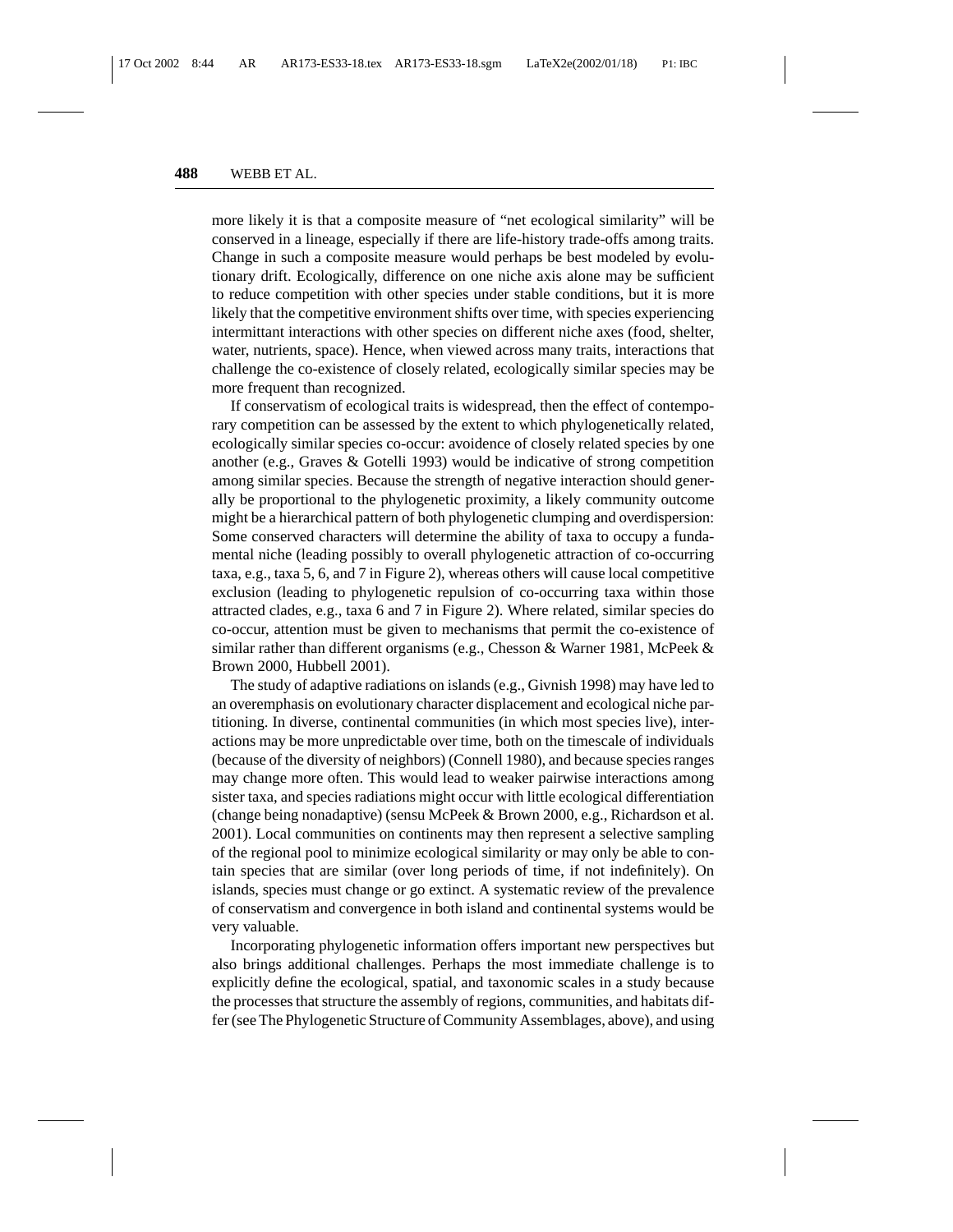phylogenies only of taxa that co-occur at a particular spatial scale can confound inferences about ecological and evolutionary processes (see Jablonski & Sepkoski 1996). Although it is valid to assess the correlation between relatedness and similarity (i.e., the effective degree of conservatism) in any sample of species, it must be remembered that partial (community) phylogenies may not provide accurate inferences about character evolution or lineage-wide assessment of conservatism and homoplasy (the issue of "taxon sampling"; Ackerly 2000). An example is given in Figure 2, in which the taxa included in the community phylogeny would lead to an incorrect reconstruction of the evolution of traits y and z. We recognize that all phylogenies of extant taxa are only partial samples, owing to extinction, but phylogenies for co-occurring species are particularly egregious samples and are likely to introduce systematic bias in the study of trait evolution owing to the distribution of ecological characters in different communities.

Obtaining estimates of the absolute lengths of branches in a partial (community) phylogeny greatly increases the accuracy of inference about the correlation between relatedness and similarity. Estimates of relative branch lengths often come from rates of molecular evolution but ultimately depend upon the dating and phylogenetic placement of fossils. Age estimates are also vital for the accurate reconstruction of the species composition of ancestral communities. Congruence of the topologies of different lineages without age information cannot determine the order of arrival of taxa in an ancestral region or the temporal order of trait change in the lineages. Disentangling cause from effect requires temporal information (see Donoghue et al. 2001, Hunn & Upchurch 2001, Sanmartin et al. 2001).

A related challenge when using regional-scale biogeographic methods to reconstruct historical intra-community interactions is that community co-occurrence of ancestral taxa must be assumed. The spatial scale of the areas in an area cladogram is usually far larger than a single community (Grandcolas 1998), and coregional ancestral species may never have interacted, because they occurred only in different types of communities or because they were spatially segregated by chance while still sharing a region. However, phylogeographic methods (Avise 2000) may permit the use of intra-species genetic variation to reconstruct historical population movement and to indicate patterns of intra-region historical co-occurrence (e.g., Zink 1996, Comes & Kadereit 1998, Taberlet et al. 1998). Fossil communities (e.g., Wing et al. 1993, Hadly & Maurer 2001) might also be used to confirm community co-occurrence.

#### **EMERGENT PROPERTIES OF COMMUNITIES**

Most work to date at the intersection of phylogenetics and community ecology has dealt with the presence and absence of species in a community, associated differences in traits, and the assembly of communities through time. Community ecology also deals with species diversity, the relative abundance of co-occurring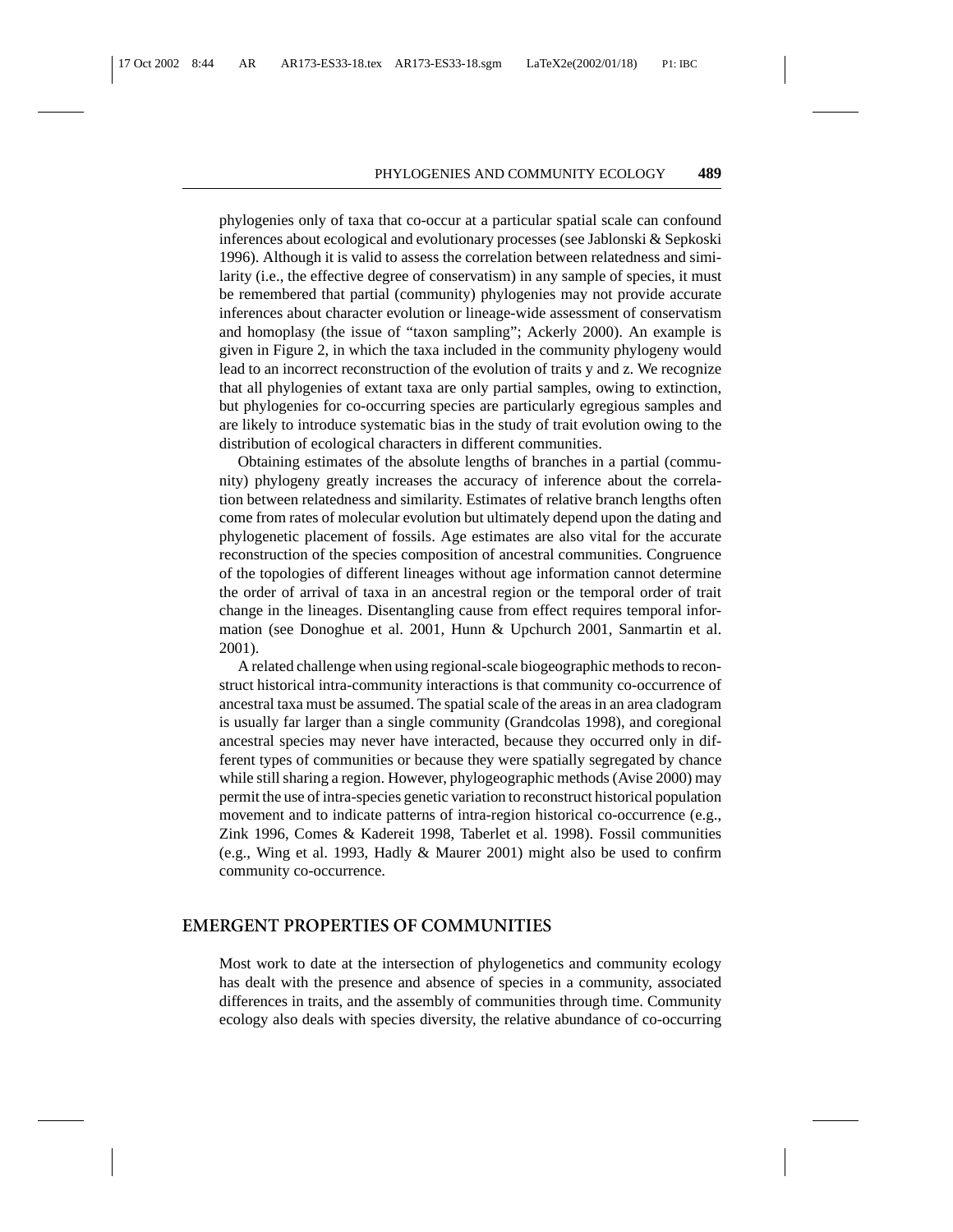species, and the distribution of range sizes. There have been a number of creative uses of phylogeny in these areas.

#### **Species Diversity**

*Key question: Why do different areas vary in the species richness of particular clades? (Using: species lists of local communities* + *local and global estimates of species richness of clades* + *phylogenetic relationships of local and global clades)*

One answer to the question "Why do similar habitats in different regions have different numbers of species?" is that differing histories of the areas have led to occupancy by different clades (Latham & Ricklefs 1993, Schluter & Ricklefs 1993, Qian & Ricklefs 1999, Ricklefs 2002) and that different clades have different potentials for diversification (Farrell et al. 1991, Sanderson & Donoghue 1996, Dodd et al. 1999, Gardezi & da Silva 1999) and thus different numbers of extant species. A second answer is that the areas differ in the length of time they have been occupied (Brown et al. 2000, Ricklefs 2002). For example, a latitudinal gradient in diversity may reflect the relative ages of major climate regions (and the challenges of adapting to temperate climates) as much as the effect of local ecological processes (Blondel & Vigne 1993, Latham & Ricklefs 1993). Phylogenetic analyses and age inferences are central to testing such hypotheses: For example, Ricklefs & Schluter (1993b) found that the clades of passerine birds in Panamanian forest were on average 2.6 times the age of the clades in forests in Illinois.

The dominant hypothesis for why islands differ in species richness is MacArthur & Wilson's (1967) equilibrium theory of island biogeography. Phylogenies are playing a major role in testing the applicability of this hypothesis. Using molecular estimates of species age, Ricklefs & Bermingham (2001) were able to reject the assumption of constant rates of immigration and extinction in Antillean birds. Using island species lists and a phylogeny, Losos & Schluter (2000) were able to differentiate between in situ speciation of *Anolis* lizards on Caribbean islands, and immigrants from other islands. They showed that on islands larger than 3,000 km2 , in situ speciation overtakes immigration as a source.

#### **Relative Abundance**

*Key question: How does the relative abundance of taxa vary across a community phylogeny? (Using: species list of local community* + *relative abundance structure of local community* + *phylogeny of species in local community)*

The distribution of relative abundance in communities has long been the subject of attention by ecologists. Whereas there are many ways to statistically characterize the shape of abundance-distribution curves (e.g., log-series, log-normal), satisfactory explanatory models have been few (but see MacArthur 1960). Fewer still make predictions about the relation of phylogeny to relative abundance. The most comprehensive model of community abundance (Hubbell 2001) predicts that older species should be more abundant and widespread than younger species (in itself, an old idea; Willis 1922). Methods exist to date nodes in a phylogeny, but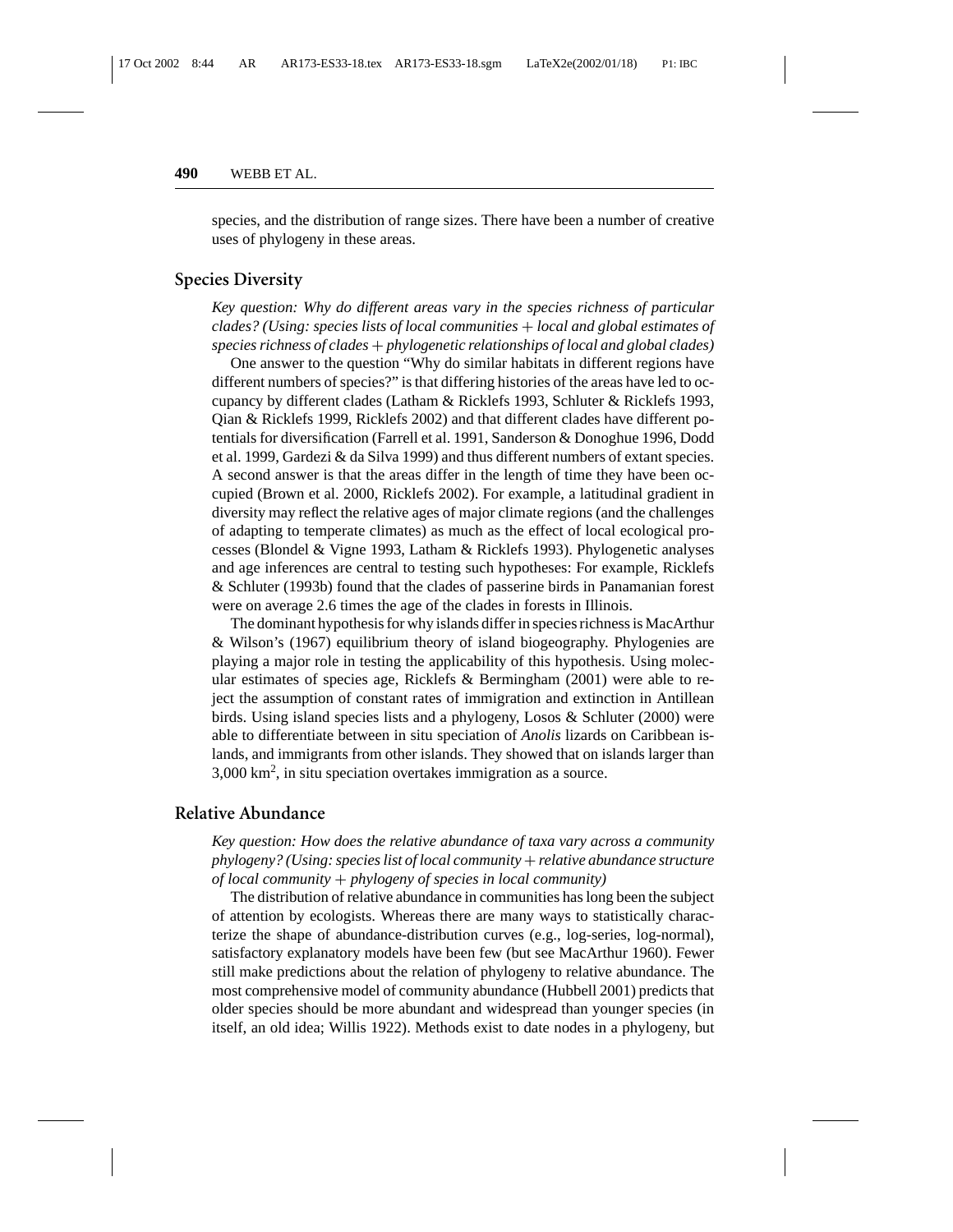the pruning of phylogenies by extinction means the time since divergence from the most closely related extant taxon may often be a poor predictor of species age (Box 2 in Chown & Gaston 2000).

An increasing number of studies have asked if there is a relation between characters of a taxonomic group and the mean abundance of its members (Farrell et al. 1991; see also Heard & Hauser 1995, Edwards & Westoby 2000, Murray & Westoby 2000). Schwartz & Simberloff (2001) found that vascular plant families with few species tended to have fewer than expected rare species. Such analyses will benefit from an explicit phylogenetic framework: Webb & Pitman (2002) found that a rank-based association between common species and diverse families of rain forest trees disappeared when considered phylogenetically.

Another approach to relative abundance is illustrated by the work on bird size and abundance (e.g., Cotgreave & Harvey 1994, Harvey & Nee 1994). In Britain, overall bird population size is negatively related to body size (Nee et al. 1991), but within a tribe the relationship is often positive. If ecological similarity and competition are correlated, and if larger bodied birds attain higher densities under competition than smaller birds, then those clades that contain the most ecologically similar species should show the strongest positive association of body size and abundance. Nee et al. (1991) found that the branch length (using taxonomic levels) from the base of a tribe's clade to the rest of the birds was a good predictor of the strength of the positive relationship, longer branches being associated with more complete guilds.

Examining relative abundance structure from a phylogenetic standpoint will surely be an exciting avenue of research. Finding any association between abundance and relatedness could indicate that local abundance is actively influenced by phylogenetically conserved characters.

## **Geographical Range**

*Key question: How do the sizes and spatial arrangement of species ranges vary across a phylogeny? (Using: species lists of local community or region* + *range information for these species* + *phylogeny for these species)*

Range size can be treated as a continuous character, and its evolution and association with other characters assessed. The community context of the species in such analyses is generally not addressed. In the few cases studied, closely related species tend to have more similar range sizes than distantly related species (Jablonski 1987, Ricklefs & Latham 1992, Brown 1995). This might appear to imply that (*a*) some ecological traits are responsible for range size and (*b*) there is some conservatism in these traits. However, an alternative explanation for such a pattern is that related species tend to be of a more similar age than less related species, and if age is correlated with area (Willis 1922, Fjeldsa & Lovett 1997), then area would appear as a phylogenetically conserved attribute of species. Kelly & Woodward (1996) investigated the correlation between life-form and range size in British plants, using a phylogeny, and found that trees have larger ranges than nontrees, and that wind-pollinated species have larger ranges than related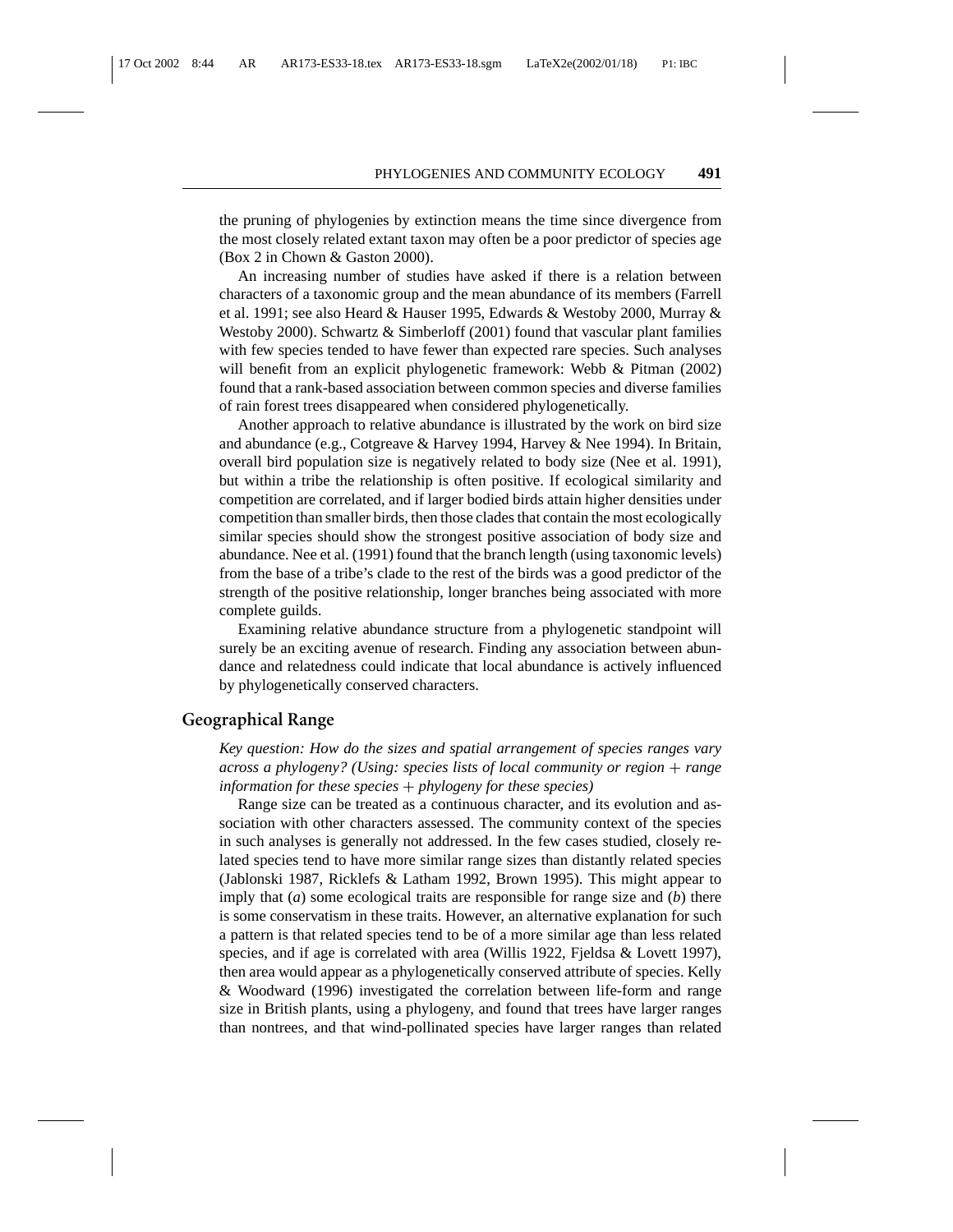non–wind-pollinated species. Gregory (1995) found that phylogenetic conservatism did not explain the relationship between range size and body size in British birds. Gotelli & Taylor (1999) used phylogenetic independent contrasts in an analysis correlating the probability of stream colonization by fish with body size, population size, range size, and distance from range center. They found that the importance of removing phylogenetic effects to detecting the effect of distancefrom-range-center was substantial.

Range information has also been used to investigate modes of speciation, reasoning in the "opposite direction" from most work reviewed here (Lynch 1989, Barraclough & Nee 2001, Gimaret-Carpentier et al. 2002). Species range size is likely to be closely linked to the probability of further diversification under any model of allopatric speciation (Barraclough & Vogler 2000, Chown & Gaston 2000). Barraclough et al. (1998) used the range overlap of clades as an indicator of the mode of speciation in tiger beetles. If allopatric speciation and subsequent range movement dominated, the degree of range overlap between sister clades should start low for two sister species and increase as more taxa are included in both clades. However, sympatric speciation and subsequent range movement should start with high range overlap of sister species and decrease as more taxa are included. The authors found that overlap started low and increased with increasing clade inclusiveness and inferred allopatric speciation.

#### **METHODOLOGICAL ADVANCES**

#### **Community Phylogenies**

Phylogenetic methods are in a sustained phase of rapid development, with new maximum-likelihood (Lewis 2001) and Bayesian (Huelsenbeck et al. 2001) approaches being explored. Phylogenies from separate studies can now be joined to form "supertrees" (Sanderson et al. 1998, Bininda-Emonds et al. 1999), either being assembled "by hand" (e.g., Donoghue et al. 1998) or using algorithms to resolve conflict among trees (Semple & Steel 2000, Salamin et al. 2002, Bininda-Emonds et al. 2002). From these supertrees, phylogenies of community species lists can be prepared (e.g., Tofts & Silvertown 2000, Webb 2000); tools are now available to facilitate this process (Webb & Donoghue 2002). Community phylogenies constructed from supertrees usually lack information about branch length, but there are supertree methods that yield branch lengths (Lapointe & Cucumel 1997), and we anticipate that branch lengths based on absolute age estimates will soon be available for many groups (e.g., Magallon & Sanderson 2001).

#### **Tests for Phylogenetic Conservatism**

As we have emphasized, predictions and interpretation of patterns of phylogenetic community structure depend on patterns of ecological similarity and divergence among related species. Using taxonomic information, these patterns have been evaluated with hierarchical analysis of variance, partitioning interspecific variation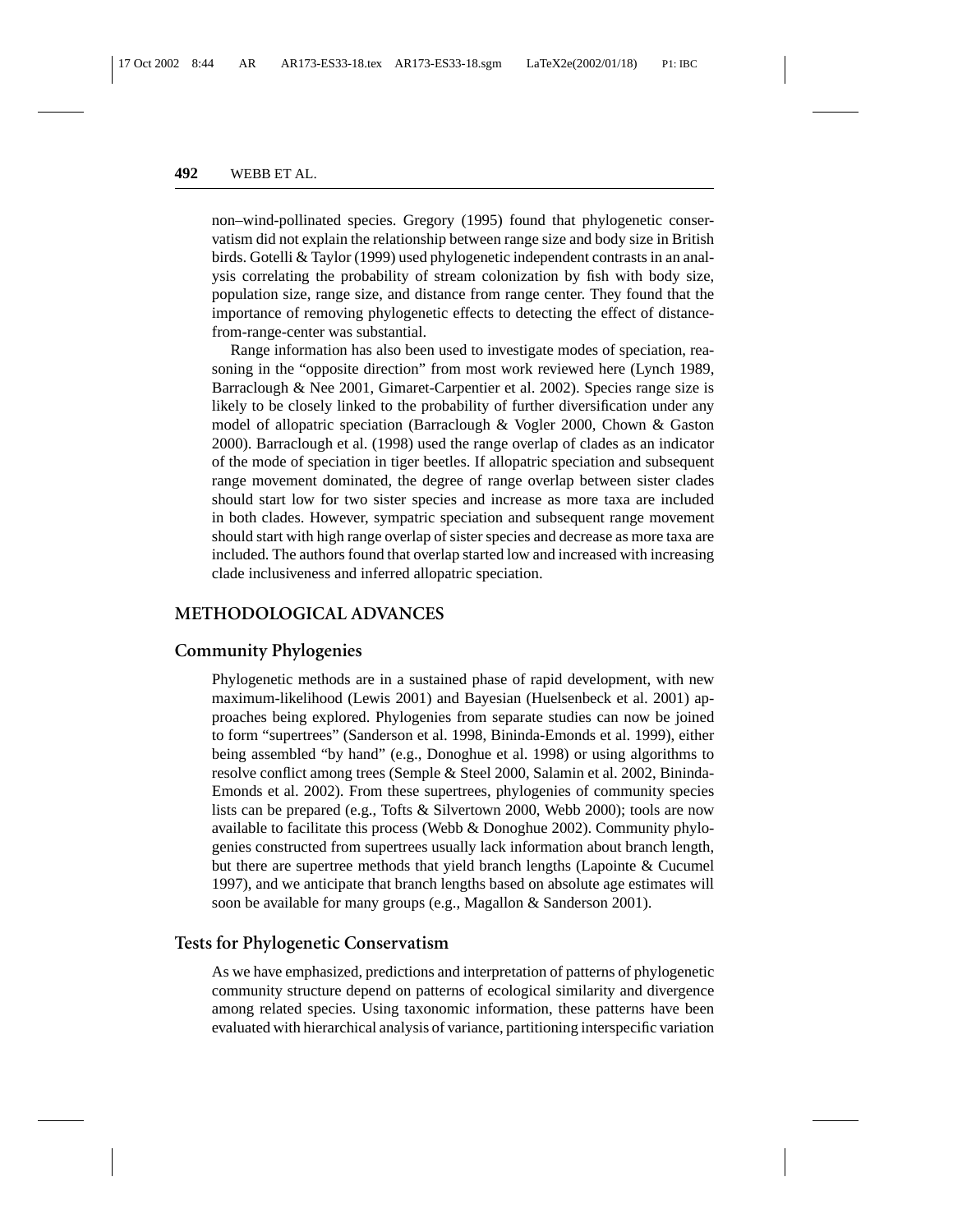into different levels: species within genera, genera within families, families within orders, etc. (e.g., Mazer & Wheelwright 1993, Peat & Fitter 1994, Lord et al. 1995). With the development of well-resolved phylogenies, a variety of quantitative methods have been proposed to examine the extent to which ecological traits are conserved or convergent on a phylogeny. For discrete characters, randomizationbased tests of the number of reconstructed character changes have been used (Maddison & Slatkin 1991, Barraclough et al. 1999); a conserved character has fewer changes, or "steps," than expected based on the number of occurrences in the terminal taxa. Such tests are easily modified to handle ordered or continuous characters (the Quantitative Convergence Index; Ackerly & Donoghue 1998, Prinzing et al. 2001). An alternative method for continuous traits is based on regressions of trait differences versus phylogenetic distance (Legendre et al. 1994); a positive correlation indicates that traits are conserved. The phylogenetic "neighborhood" over which trait conservatism is evident can be assessed with phylogenetic "autocorrelation" (Cheverud et al. 1985, Gittleman et al. 1998, Böhning-Gaese  $\&$ Oberrath 1999). Owing to the nonparametric structure of phylogenetic data, significance testing often requires randomization methods or null model simulations (Legendre et al. 1994, Lapointe & Garland 2001).

Despite the proliferation of such tests, few comparisons have been conducted to evaluate their performance on common data sets. Morales (2000) conducted one such comparison, and Ackerly has reanalyzed his data with several additional methods (D. Ackerly, unpublished data). Ackerly found that hierarchical ANOVA, the quantitative convergence index, and phylogenetic correlation of distance matrices give parallel results across different traits; however, there was little correspondence between these methods and phylogenetic autocorrelation or eigenvector analyses. For applications to community data sets, we favor methods based on phylogenetic distance (regression or autocorrelation) rather than parsimony-based trait mapping, to avoid the suggestion of inferring patterns of historical trait evolution from just the community-based taxon sample. More work is needed to examine the statistical power of these methods and their sensitivity to different kinds of deviation from random patterns.

## **Null Models for Community Phylogenies and for Community Assembly**

There has been extensive work on the generation of random phylogenies (e.g., Raup et al. 1973, Losos & Adler 1995, Heard & Mooers 2000), but few studies have employed an explicitly ecological model (but see Maley 1998, Doebeli & Dieckmann 2000). Hubbell (2001) has claimed that a realistic null model for phylogenies must include information on a region's biota (his "meta-community"), because the probability of a taxon's extinction is inversely related to its population size, and the sum of all populations of all extant taxa is often limited (e.g., for canopy trees). The probability of extinction is therefore dependent on the number of species in the region because increasing species richness will tend to increase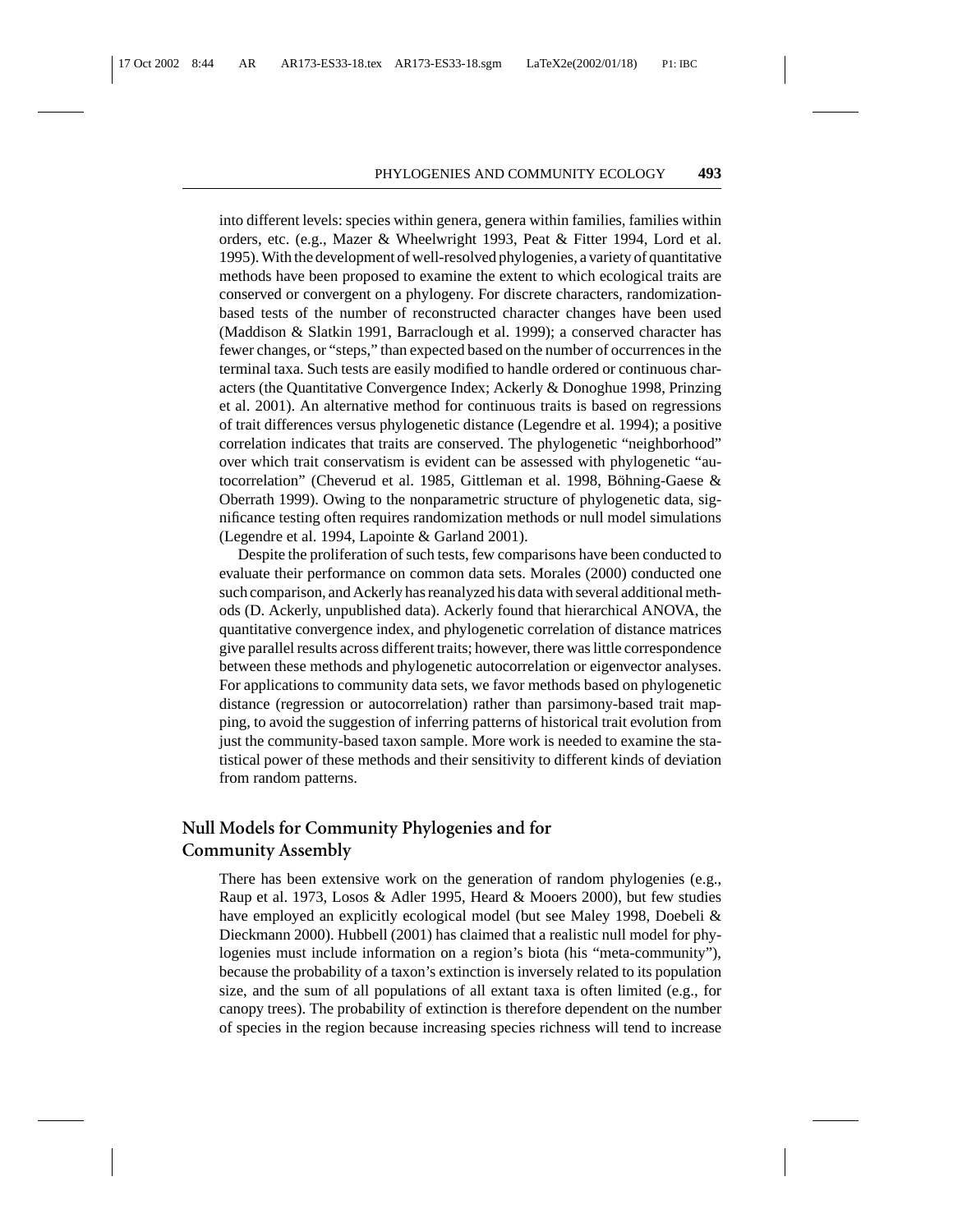the number of species with small populations. Hubbell's (2001) null models for phylogenies generate patterns of hierarchical diversity (e.g., frequency distributions of species per family) that fit observed data well. Jansen & Mulder (1999) incorporated speciation into a patch-dynamic model to simulate the evolution of lineages in an explicitly competitive environment.

The simplest null models for community phylogenies are generated by subsampling the taxa in a larger area, using existing phylogenies for the relationships among those taxa (e.g., Webb 2000). The large literature on null models for the assembly of communities used to detect nonrandom co-occurrence patterns and assembly rules (usually independent of phylogeny/taxonomy) is relevant here (e.g., Diamond 1975, Connor & Simberloff 1979; reviewed by Gotelli & Graves 1996). Null models also exist for the distribution of ecological traits expected in communities where competition is important (Colwell & Winkler 1984, Leibold 1998, Stevens & Willig 2000) and for the evolution of traits in lineages without effects of competition (e.g., Ackerly 2000); these approaches need to be combined in future models.

## **Metrics of Community Phylogenetic Structure**

Metrics that quantify the distribution of taxa in a sample relative to a pool have been developed by Webb (2000). The net relatedness index (NRI) is a standardized measure of the mean pairwise phylogenetic distance of taxa in a sample, relative to a phylogeny of an appropriate species pool, and quantifies overall clustering of taxa on a tree (similar to Clarke & Warwick's 1999 and von Euler & Svensson's 2001 metrics). It is calculated as  $-1 \cdot ((mn(X_{obs}) - mnX(n))/sdX(n))$ , where  $X_{obs}$ is the phylogenetic distance between two taxa (the sum of all intervening branch lengths) in the phylogeny of the pool,  $mn(X_{obs})$  is the mean of all possible pairs of *n* taxa, and  $\text{mnX}(n)$  and  $\text{sdX}(n)$  are the mean and standard deviation expected for *n* taxa randomly distributed on the phylogeny of the pool (found by multiple iteration; note that this formulation is slightly modified from Webb 2000). Where continuous branch length estimates are not available, phylogenetic distances can be based on the number of nodes separating two taxa (Farris 1969, Gittleman & Kot 1990). The nearest taxon index (NTI) is a standardized measure of the phylogenetic distance to the nearest taxon for each taxon in the sample and quantifies the extent of terminal clustering, independent of deep level clustering. NTI is calculated as −1· ((mn(*Y*obs) − mnY(*n*))/sdY(*n*)), where *Y*obs is the phylogenetic distance to the nearest taxon in the phylogeny of the pool;  $mn(Y_{obs})$ ,  $mnY(n)$ , and  $sdY(n)$  are calculated as for *X*.

These metrics share much in common with those developed to assess the phylogenetic uniqueness of taxa in a conservation area (e.g., Williams et al. 1991, Faith 1996, Crozier 1997, Nee & May 1997, Clarke & Warwick 1999, Sechrest et al. 2002). Both NRI and NTI increase with increasing clustering and become negative with overdispersion. The precise response of NRI and NTI in communities formed by phenotypic attraction (Table 1) depends upon the form the trait conservatism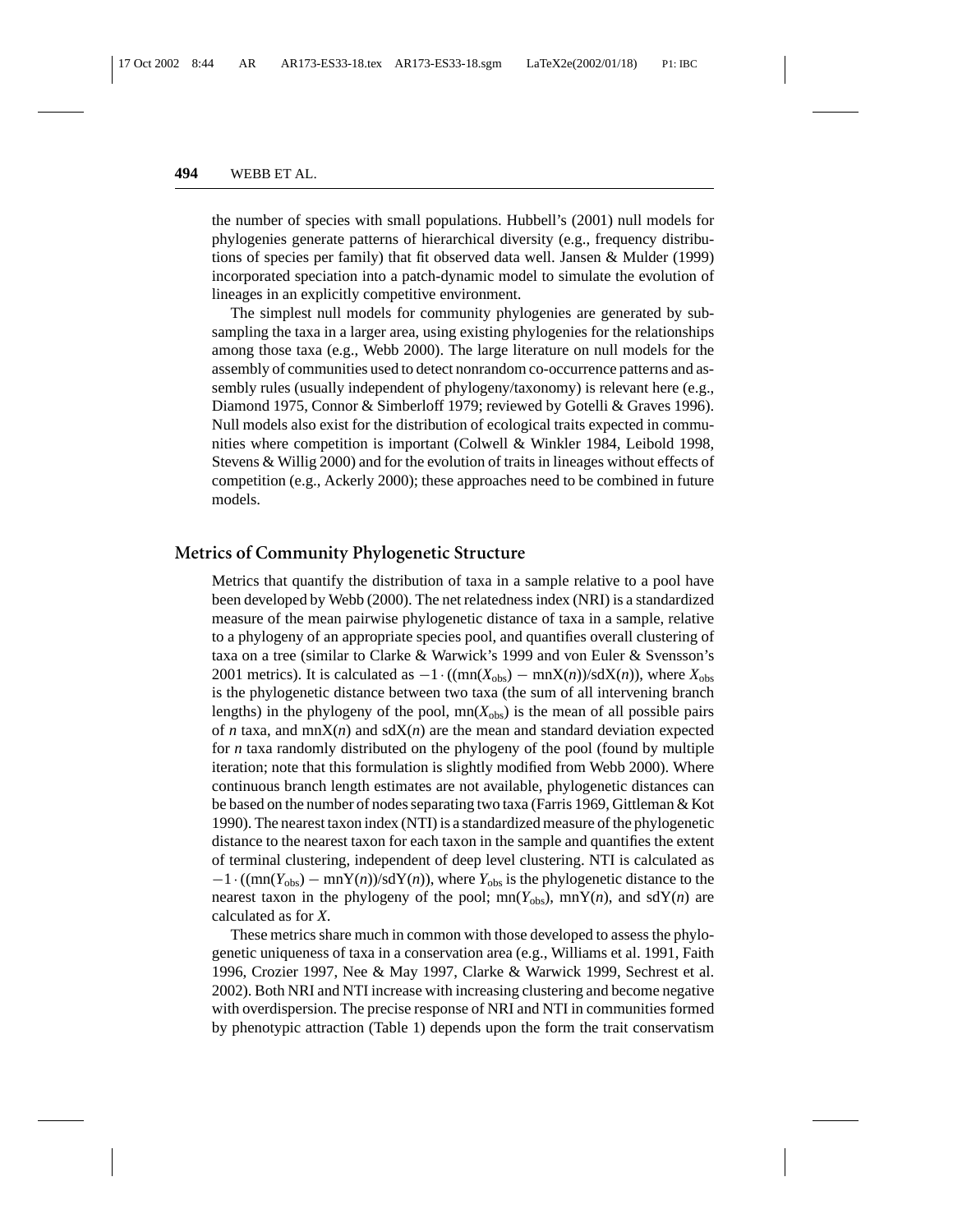takes. Maximum conservatism in traits, at a deep level (leading to a high consistency index), yields both high NRI and NTI. Conservatism at more terminal levels in the phylogeny causes NTI to increase in significance relative to NRI. Both NRI and NTI depend on the particular species pool, and further study is required to determine when and how these measures can be compared across different studies. A suitable null model of community assembly (see above) can be used to generate expectations for the distribution of relatedness indices with which the observed values can be compared. An alternative approach to assessing whether the taxa that co-occur in samples are more related than expected by chance is to correlate a metric of co-occurrence with phylogenetic distance for all possible pairs of taxa (H. Steers, personal communication).

#### **DIRECTIONS FOR FUTURE WORK**

Beyond the directions already taken and reviewed in this paper, we have identified a number of areas that might be profitable to pursue.

#### **Dynamics of Community Phylogenetic Structure**

The static patterns of community phylogenetic structure described above (Webb 2000; H. Steers personal communication, J. Cavender-Bares personal communication) result from differential mortality of species that vary in phylogenetic relatedness and ecological characteristics. Changes in phylogenetic structure could also be observed directly over time in the many existing long-term datasets of community composition. In age- and size-structured populations, comparing the community structure of different age- or size-classes at a single time can provide a (limited) proxy for the direct observation of change over time (e.g., Webb & Peart 1999). For example, increasing size classes of seedlings and trees in small plots in Bornean rain forest shows a monotonic increase in phylogenetic clustering (C.O. Webb, unpublished data). This pattern, at a single time, is consistent with the cumulative mortality of locally ill-suited species over time (if ecological suitability is phylogenetically conserved).

## **Using Phylogenetic Information in Models of Neighborhood Performance**

Most models of the performance response (growth, survival) of focal individuals to neighborhood density classify neighbors either as conspecifics or heterospecifics. This dichotomy hides a great range of ecological similarity between species and an expected range of magnitude of effect. Weighting the interaction by a measure of phylogenetic relatedness should greatly improve the performance of such models, if important parameters of ecological similarity are phylogenetically conserved. For instance, if (*a*) negative neighborhood interactions are mediated by pathogens or herbivores (e.g., Gilbert et al. 1994), (*b*) at least some of the pathogen species infect multiple host species, and (*c*) at least some of the polyphagous pathogens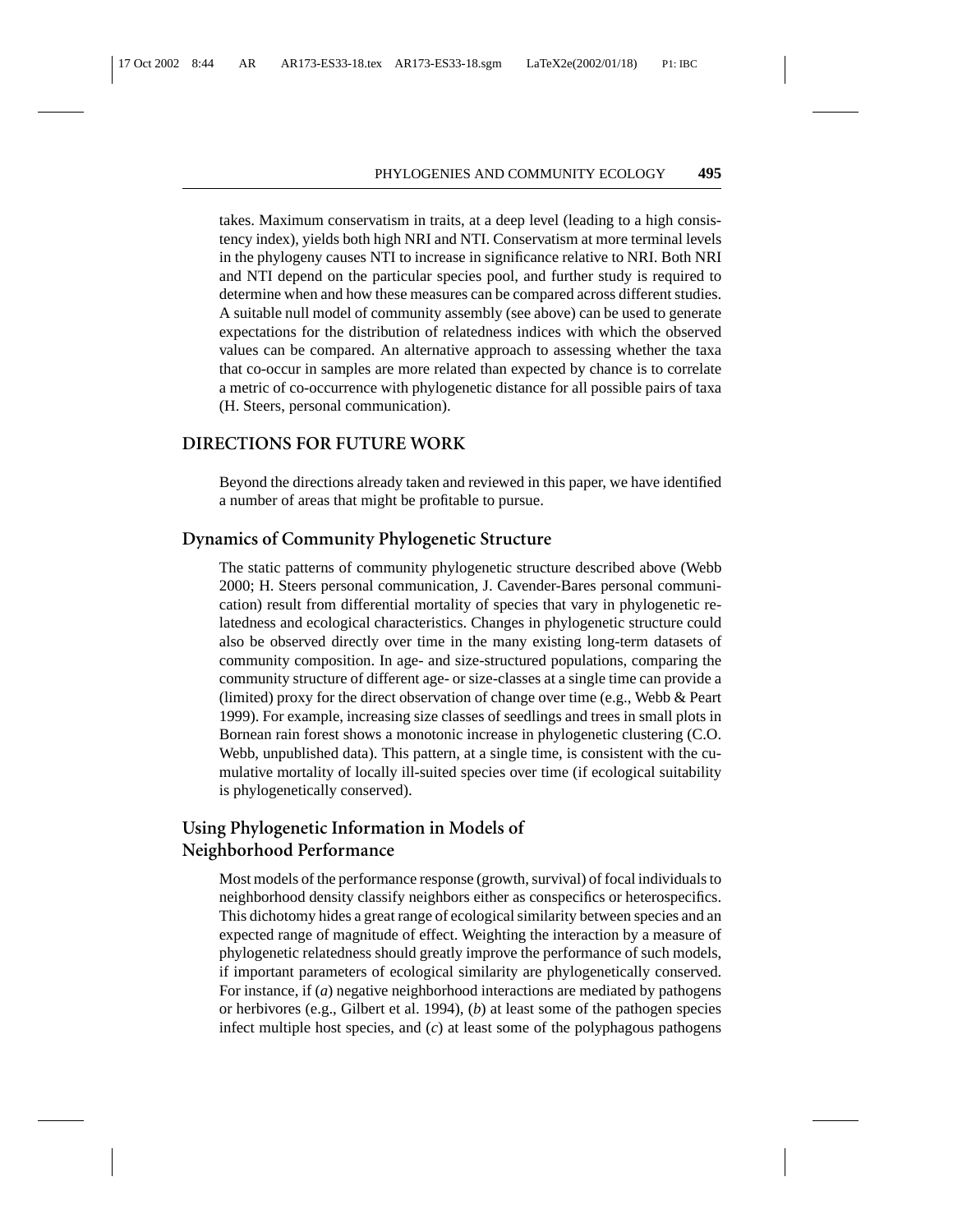have a phylogenetically restricted set of host species (Futuyma & Mitter 1996, Farrell 2001, Frenzel & Brandl 2001, Novotny et al. 2002), then the expected effect of neighbor density will be greater the more closely related it is to the focal individual. Analytical models of community stability, based on modified Lotka-Voltera competition models with phylogenetically structured interaction coefficients; may also be possible and would be expected to predict the maintenance of a phylogenetically diverse (or overdispersed) set of species.

#### **Comparative Surveys of Community Phylogenetic Structure**

Understanding variation in community phylogenetic structure across known gradients (e.g., moisture regime and species richness) may yield important insights into community organization (Thompson et al. 2001). Including gradients that integrate change in both resources and predation (e.g., Leibold 1996) will be especially revealing. The basic analysis of community phylogenetic structure requires only plot-based samples and a species list (which can be converted into a community supertree), and can thus be rapidly conducted on preexisting data. Where phylogenies can be constructed for fossils (e.g., Upchurch 1995, Vermeij & Carlson 2000) and a stratigraphic turnover of communities can be reconstructed (e.g., Olszewski & Patzkowsky 2001, Jackson & Overpeck 2000), change in community phylogenetic structure could be assessed over time.

#### **Phylogenetic Ordination and Classification**

Basing ordination and classification methods on intersample distances that reflect net phylogenetic dissimilarity rather than Euclidean distance in *N*-dimensional species space offers a means to display the phylogenetic relations among sampleplots. Such methods can reveal meaningful ecological relationships hidden by standard, nonphylogenetic methods: e.g., plots sharing many genera should still cluster even if they share none of the same species.

## **Balance of Community Phylogenies**

Tree balance (the degree to which sister clades differ in their number of taxa) provides another way to quantify the complex branching structure of community phylogenies (e.g., Heard & Mooers 2000). Models relating the phylogenetic distribution of niche space among taxa in a regional pool and the niche structure of local communities should generate predictions about the balance of local community phylogenies.

#### **CONCLUSIONS**

We resist the temptation to declare that "phylogenetic community ecology" is a new field. Rather, we view phylogenetic information as a "glue" that can stick ecological and evolutionary studies together, where often they have slid past each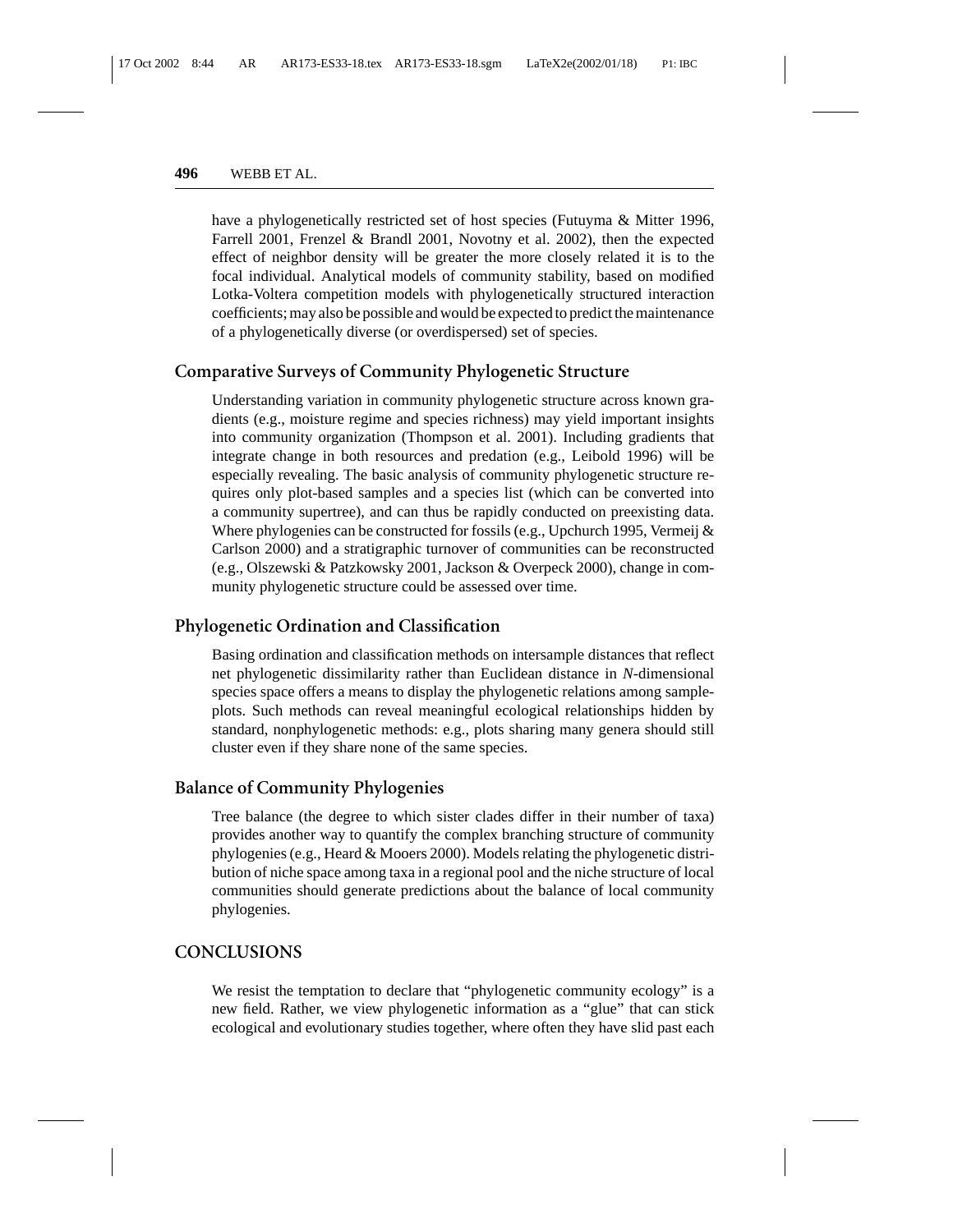other, their practitioners speaking different languages. We want to emphasize, however, that despite its great utility, there is no simple, single way to apply phylogenetic information in community ecology, as is highlighted by the diversity of approaches reviewed here. Phylogenies must also be used with full knowledge of the assumptions and uncertainties that underlie them. There is a real danger that with the increasing ease of obtaining phylogenetic information, ecologists will forget that phylogenies are hypotheses to be further tested, and not the truth. This said, we genuinely believe that no ecological study can fail to benefit in some way from an understanding of the phylogenetic relationships of its taxa. Community ecologists and phylogenetic biologists should continue to engage in a discussion that will surely enrich and hopefully unite both disciplines.

#### **ACKNOWLEDGMENTS**

The synthesis presented here has grown out of discussions with many people over the past four years, to whom we are very grateful. We especially thank M. Ashton, P. Ashton, D. Baum, A. Blundell, J. Cavender-Bares, R. Chazdon, F. Cohen, J. Connell, R. Colwell, S. Davies, B. Enquist, T. Givnish, S. Heard, S. Hubbell, J. Losos, M. Martinez-Ramos, D. Peart, N. Pitman, R. Ree, M. Silman, P. Stevens, D. Wagner, M. Westoby, S. Zens, the Donoghue labs at Harvard and Yale, a 1999 graduate seminar at Harvard, and an NCEAS working group on Life History Strategies of Neotropical Trees. As the manuscript was being finalized, a meeting was held at NCEAS on "Phylogenies and Community Ecology" (organized by Donoghue & Webb), and we valued the opportunity to discuss many of the ideas in this paper with those who attended. J. Losos, E. Palkovacs, and especially B. Shaffer gave useful feedback on a draft of this manuscript. C.O.W. has been funded by a Mercer Fellowship of the Arnold Arboretum and a Donnelley Fellowship of the Yale Institute for Biospheric Studies.

#### **The** *Annual Review of Ecology and Systematics* **is online at http://ecolsys.annualreviews.org**

#### **LITERATURE CITED**

- Ackerly DD. 1999. Comparative plant ecology and the role of phylogenetic information. In *Physiological Plant Ecology*, ed. M Press, JD Scholes, MG Barker, pp. 391–413. Oxford, UK: Blackwell Sci.
- Ackerly DD. 2000. Taxon sampling, correlated evolution, and independent contrasts. *Evolution* 54:1480–92
- Ackerly DD, Donoghue M. 1998. Leaf size, sapling allometry, and Corner's rules: phylogeny and correlated evolution in maples (*Acer*). *Am. Nat.* 152:767–91
- Ackerly DD, Dudley SA, Sultan SE, Schmitt J, Coleman JS, et al. 2000. The evolution of plant ecophysiological traits: recent advances and future directions. *Bioscience* 50:979–95
- Ashton PS. 1988. Dipterocarp biology as a window to the understanding of tropical forest structure. *Annu. Rev. Ecol. Syst.* 19:347–70
- Avise JC. 2000. *Phylogeography: the History and Formation of Species*. Cambridge, MA: Harvard Univ. Press
- Barker GM, Mayhill PC. 1999. Patterns of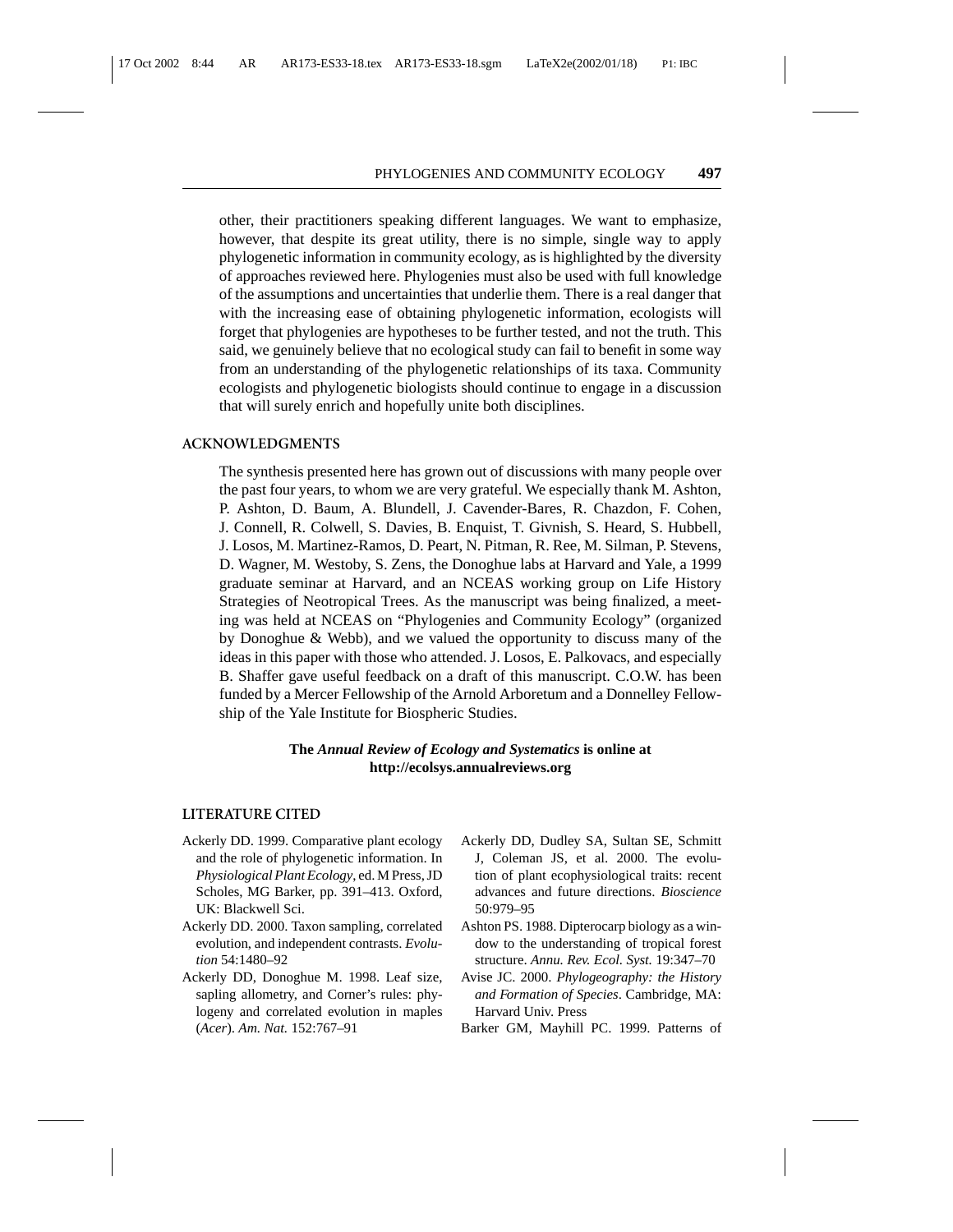diversity and habitat relationships in terrestrial mollusc communities of the Pukeamaru ecological district, northeastern New Zealand. *J. Biogeogr.* 26:215–38

- Barraclough TG, Hogan JE, Vogler AP. 1999. Testing whether ecological factors promote cladogenesis in a group of tiger beetles (Coleoptera: Cicindelidae). *Proc. R. Soc. London Ser. B* 266:1061–67
- Barraclough TG, Nee S. 2001. Phylogentics and speciation. *Trends Ecol. Evol.* 16:391–99
- Barraclough TG, Vogler AP. 2000. Detecting the geographical pattern of speciation from species-level phylogenies. *Am. Nat.* 155:419–34
- Barraclough TG, Vogler AP, Harvey PH. 1998. Revealing the factors that promote speciation. *Philos. Trans. R. Soc. London Ser. B* 353:241–49
- Bininda-Emonds ORP, Gittleman JL, Purvis A. 1999. Building large trees by combining phylogenetic information: a complete phylogeny of the extant Carnivora (Mammalia). *Biol. Rev.* 74:143–75
- Bininda-Emonds ORP, Gittleman JL, Steel M. 2002. The (super)tree of life: procedures, problems, and prospects. *Annu. Rev. Ecol. Syst.* 33:265–89
- Blackburn TM, Gaston KJ. 2001. Local avian assemblages as random draws from regional pools. *Ecography* 24:50–58
- Blondel J, Vigne J-D. 1993. Space, time and man as determinants of diversity of birds and mammals in the Mediterranean region. See Ricklefs & Schluter 1993a, pp. 135–46
- Böhning-Gaese K, Oberrath R. 1999. Phylogenetic effects on morphological, life-history, behavioural and ecological traits of birds. *Evol. Ecol. Res.* 1:347–64
- Bowers MA, Brown JH. 1982. Body size and coexistence in desert rodents: chance or community structure? *Ecology* 63:391–400
- Brandl R, Kristin A, Leisler B. 1994. Dietary niche breadth in a local-community of passerine birds, an analysis using phylogenetic contrasts. *Oecologia* 98:109–16
- Brooks DR, McLennan DA. 1991. *Phylogeny, Ecology, and Behavior: A Research Program*

*in Comparative Biology*. Chicago: Univ. Chicago Press

- Brooks DR, McLennan DA. 1993. Historical ecology: examining phylogenetic components of community evolution. See Ricklefs & Schluter 1993a, pp. 267–80
- Brooks DR, McLennan DA. 2002. *The Nature of Diversity*. Chicago: Univ. Chicago Press
- Brown JH. 1995. *Macroecology*. Chicago: Univ. Chicago Press
- Brown JH, Zeng Z. 1989. Comparative population ecology of eleven species of rodents in the Chihuahuan desert. *Ecology* 70:1507–25
- Brown JM, McPeek MA, May ML. 2000. A phylogenetic perspective on habitat shifts and diversity in the North American *Enallagma* damselflies. *Syst. Biol.* 49:697–712
- Cadle JE, Greene HW. 1993. Phylogenetic patterns, biogeography, and the ecological structure of Neotropical snake assemblages. See Ricklefs & Schluter 1993a, pp. 281–93
- Cavender-Bares J, Holbrook NM. 2001. Hydraulic properties and freezing-induced xylem cavitation in evergreen and deciduous oaks with contrasting habitats. *Plant, Cell Environ.* 24:1243–56
- Chazdon RL, Careaga S, Webb CO, Vargas O. 2002. Community and phylogenetic structure of reproductive traits of woody species in wet tropical forests. *Ecol. Monogr.*In press
- Chesson P. 2000. Mechanisms of maintenance of species diversity. *Annu. Rev. Ecol. Syst.* 31:343–66
- Chesson PL, Warner RR. 1981. Environmental variability promotes coexistence in lottery competitive systems. *Am. Nat.* 117:923–43
- Cheverud JM, Dow MM, Leutnegger W. 1985. The quantitative assessment of phylogenetic constraints in comparative analyses: sexual dimorphism in body weight among primates. *Evolution* 39:1335–51
- Chown SL, Gaston KJ. 2000. Areas, cradles and museums: the latitudinal gradient in species richness. *Trends Ecol. Evol.* 15:311–15
- Clarke KR, Warwick RM. 1999. The taxonomic distinctness measure of biodiversity: weighting of step lengths between hierarchical levels. *Mar. Ecol. Prog. Ser.* 184:21–29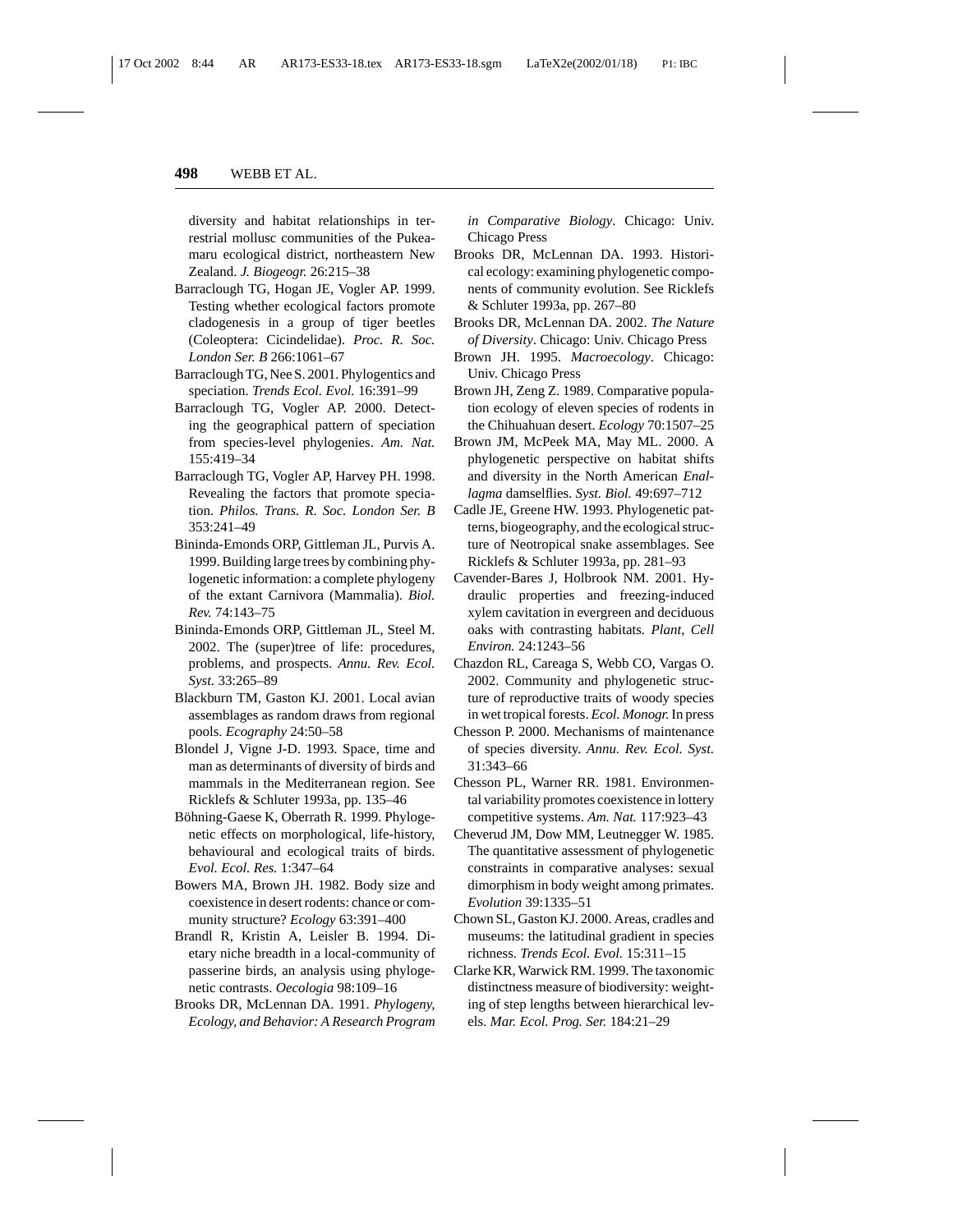- Cody ML, Mooney HA. 1978. Convergence versus non-convergence in Mediterraneanclimate ecosystems. *Annu. Rev. Ecol. Syst.* 9:265–321
- Colwell RK, Winkler DW. 1984. A null model for null models in biogeography. In *Ecological Communities: Conceptual Issues and the Evidence*, ed. DR Strong, D Simberloff, LG Abele, AB Thistle, pp. 344–59. Princeton, NJ: Princeton Univ. Press
- Comes HP, Kadereit JW. 1998. The effects of Quaternary climatic changes on plant distribution and evolution. *Trends Plant Sci.* 3:432–38
- Connell JH. 1980. Diversity and the coevolution of competitors, or the ghost of competition past. *Oikos* 35:131–38
- Connor EF, Simberloff D. 1979. The assembly of species communities: chance or competition? *Ecology* 60:1132–40
- Cornell HV, Lawton JH. 1992. Species interactions, local and regional processes, and limits to the richness of ecological communities: a theoretical perspective. *J. Anim. Ecol.* 61:1– 12
- Cotgreave P, Harvey PH. 1994. Phylogeny and the relationship between body size and abundance in bird communities. *Funct. Ecol.* 8:219–28
- Craig DA, Currie DC, Joy DA. 2001. Geographical history of the central-western pacific black fly subgenus*Inseliellum* (Diptera: Simuliidae: *Simulium*) based on a reconstructed phylogeny of the species, hot-spot archipelagoes and hydrological considerations. *J. Biogeogr.* 28:1101–27
- Cronquist A. 1988. *The Evolution and Classification of Flowering Plants*. New York: NY Bot. Gard.
- Crozier RH. 1997. Preserving the information content of species: genetic diversity, phylogeny, and conservation worth. *Annu. Rev. Ecol. Syst.* 28:243–68
- Cunningham CW, Omland KE, Oakley TH. 1998. Reconstructing ancestral character states: a critical reappraisal. *Trends Ecol. Evol.* 13:361–66
- Darwin C. 1859. *The Origin of Species by*

*Means of Natural Selection*. London: Murray

- Diamond JM. 1975. Assembly of species communities. In *Ecology and Evolution of Communities*, ed. ML Cody, JM Diamond, pp. 342–444. Cambridge, MA: Harvard Univ. Press
- Dimichele WA, Phillips TL. 1996. Clades, ecological amplitudes, and ecomorphs: phylogenetic effects and persistence of primitive plant communities in the Pennsylvanian-age tropical wetlands. *Palaeogeogr. Palaeoclim. Palaeoecol.* 127:83–105
- Dodd M, Silvertown J, Chase M. 1999. Phylogenetic analysis of trait evolution and species diversity variation among Angiosperm families. *Evolution* 53:732–44
- Doebeli M, Dieckmann U. 2000. Evolutionary branching and sympatric speciation caused by different types of ecological interactions. *Am. Nat.* 156:S77–101
- Donoghue MJ, Bell CD, Li J. 2001. Phylogenetic patterns in Northern Hemisphere plant geography. *Int. J. Plant Sci.* 162:S41–52
- Donoghue MJ, Ree RH. 2000. Homoplasy and developmental constraint: a model and example from plants. *Am. Zool.* 40:759–69
- Donoghue MJ, Ree RH, Baum DA. 1998. Phylogeny and the evolution of flower symmetry in the Asteridae. *Trends Plant Sci.* 3:311–17
- Edwards W, Westoby M. 2000. Families with highest proportions of rare species are not consistent between floras. *J. Biogeogr.* 27: 733–40
- Eggleton P, Vane-Wright RI, eds. 1994. *Phylogenetics and Ecology*. London: Academic
- Elton C. 1946. Competition and the structure of ecological communities. *J. Anim. Ecol.* 15:54–68
- Enquist BJ, Haskell JP, Tiffney BH. 2002. General patterns of taxonomic structure and biomass division within extant and fossil woody plant communities. *Nature.* In press
- Faith DP. 1996. Conservation priorities and phylogenetic pattern. *Conserv. Biol.* 10: 1286–89
- Farrell BD. 2001. Evolutionary assembly of the milkweed fauna: cytochrome oxidase I and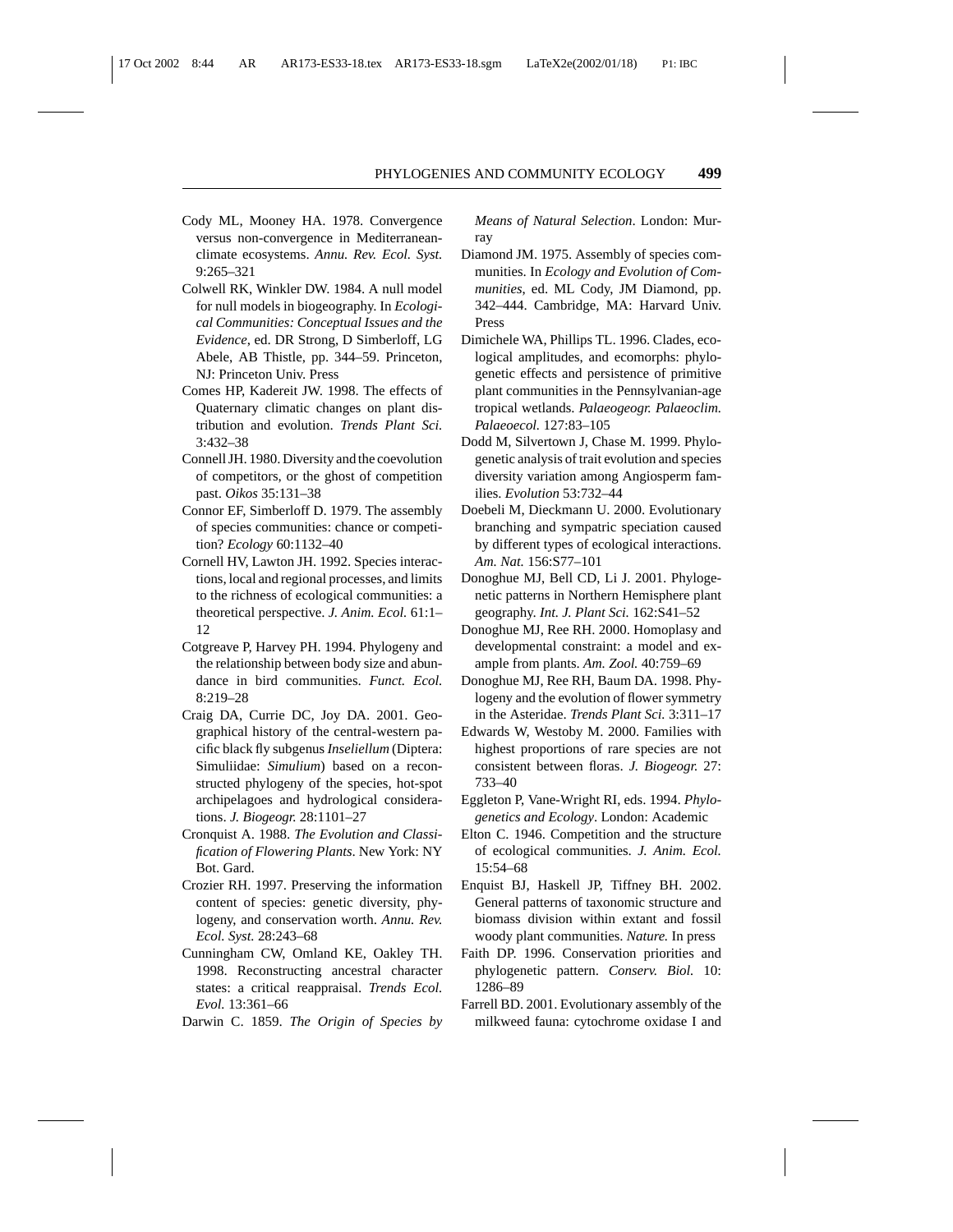the age of *Tetraopes* beetles. *Mol. Phylogenet. Evol.* 18:467–78

- Farrell BD, Dussourd DE, Mitter C. 1991. Escalation of plant defense: Do latex and resin canals spur plant diversification? *Am. Nat.* 138:881–900
- Farris JS. 1969. A successive approximations approach to character weighting. *Syst. Zool.* 18:374–85
- Felsenstein J. 1985. Phylogenies and the comparative method. *Am. Nat.* 125:1–15
- Fjeldsa J, Lovett JC. 1997. Geographical patterns of old and young species in African forest biota: the significance of specific montane areas as evolutionary centres. *Biodivers. Conserv.* 6:325–46
- Forstmeier W, Bourski OV, Leisler B. 2001. Habitat choice in *Phylloscopus* warblers: the role of morphology, phylogeny and competition. *Oecologia* 128:566–76
- Fox BJ. 1999. The genesis and devlopment of guild assembly rules. In *Ecological Assembly Rules: Perspectives, Advances, Retreats*, ed. E Weiher, P Keddy, pp. 23–57. Cambridge, UK: Cambridge Univ. Press
- Frenzel M, Brandl R. 2001. Hosts as habitats: faunal similarity of phytophagous insects between host plants. *Ecol. Entomol.* 26:594– 601
- Futuyma DJ, Mitter C. 1996. Insect-plant interactions: the evolution of component communities. *Philos. Trans. R. Soc. London Ser. B* 351:1361–66
- Galassi DMP. 2001. Groundwater copepods: diversity patterns over ecological and evolutionary scales. *Hydrobiologia* 453:227–53
- Gardezi T, da Silva J. 1999. Diversity in relation to body size in mammals: a comparative study. *Am. Nat.* 153:110–23
- Gentry AH. 1982. Patterns of Neotropical plant species diversity. *Evol. Biol.* 15:1–84
- Gilbert GS, Hubbell SP, Foster RB. 1994. Density and distance-to-adult effects of a canker disease of trees in a moist tropical forest. *Oecologia* 98:100–8
- Gimaret-Carpentier C, Dray S, Pascal J-P. 2002. Broad-scale biodiversity pattern analyses of the endemic tree flora of the Western Ghats

(India) using canonical correlation analysis of herbarium records. *Ecography.* In press

- Gittleman JL, Anderson CG, Cates SE, Luh H-K, Smith JD. 1998. Detecting ecological patterns in phylogenies. In *Biodiversity Dynamics: Turnover of Populations, Taxa, and Communities*, ed. ML McKinney, JA Drake, pp. 51–69. New York: Columbia Univ. Press
- Gittleman JL, Kot M. 1990. Adaptation: statistics and a null model for estimating phylogenetic effects. *Syst. Zool.* 39:227–41
- Givnish TJ. 1998. Adaptive radiation of plants on oceanic islands: classical patterns, molecular data, new insights. In *Evolution on Islands*, ed. P Grant, pp. 281–304. Oxford, UK: Oxford Univ. Press
- Gorman OT. 1992. Evolutionary ecology and historical ecology: assembly, structure, and organization of stream fish communities. In *Systematics, Historical Ecology, and North American Fresh Water Fishes*, ed. RL Mayden, pp. 659–88. Stanford, CA: Stanford Univ. Press
- Gotelli NJ, Graves GR. 1996. *Null Models in Ecology*. Washington, DC: Smithsonian Inst. Press
- Gotelli NJ, Taylor CM. 1999. Testing macroecological models with stream-fish assemblages. *Evol. Ecol. Res.* 1:847–58
- Grandcolas P. 1993. The origin of biological diversity in a tropical cockroach lineage: a phylogenetic analysis of habitat choice and biome occupancy. *Acta Oecol.* 14:259–70
- Grandcolas P. 1998. Phylogenetic analysis and the study of community structure. *Oikos* 82:397–400
- Graves GR, Gotelli NJ. 1993. Assembly of avian mixed-species flocks in Amazonia. *Proc. Natl. Acad. Sci. USA* 90:1388–91
- Gregory RD. 1995. Phylogeny and relations among abundance, geographical range and body size of British breeding birds. *Philos. Trans. R. Soc. London Ser. B* 349:345–51
- Grime JP. 1984. The ecology of species, families and communities of the contemporary British flora. *New Phytol.* 98:15–33
- Hadly EA, Maurer BA. 2001. Spatial and temporal patterns of species diversity in montane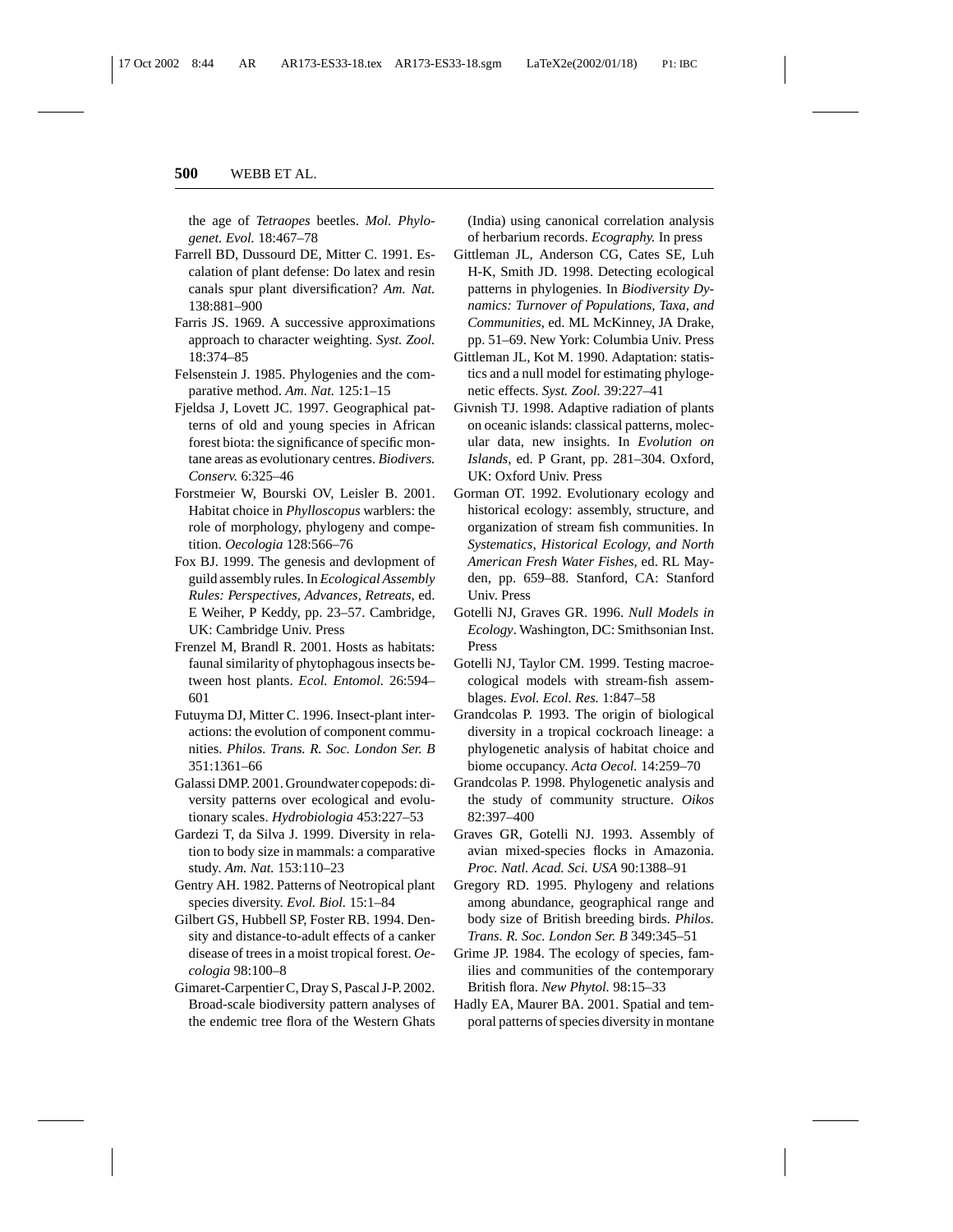mammal communities of western North America. *Evol. Ecol. Res.* 3:477–86

- Harvey PH, Nee S. 1994. Comparing real with expected patterns from molecular phylogenies. See Eggleton & Vane-Wright 1994, pp. 659–88
- Harvey PH, Pagel MD. 1991. *The Comparative Method in Evolutionary Biology*. Oxford, UK: Oxford Univ. Press
- Harvey PH, Rambaut A. 2000. Comparative analyses for adaptive radiations. *Philos. Trans. R. Soc. London Ser. B* 355:1599–605
- Heard SB, Hauser DL. 1995. Key evolutionary innovations and their ecological mechanisms. *Hist. Biol.* 10:151–73
- Heard SB, Mooers AO. 2000. Phylogenetically patterned speciation rates and extinction risks change the loss of evolutionary history during extinctions. *Proc. R. Soc. London Ser. B* 267:613–20
- Herrera CM. 1992. Historical effects and sorting processes as explanations for contemporary ecological patterns: character syndromes in Mediterranean woody plants. *Am. Nat.* 140:421–46
- Hubbell SP. 2001. *The Unified Neutral Theory of Biodiversity and Biogeography*. Princeton, NJ: Princeton Univ. Press
- Huelsenbeck JP, Ronquist F, Nielsen R, Bollback JP. 2001. Bayesian inference of phylogeny and its impact on evolutionary biology. *Science* 294:2310–14
- Hunn CA, Upchurch P. 2001. The importance of time/space in diagnosing the causality of phylogenetic events: towards a "chronobiogeographical" paradigm. *Syst. Biol.* 50:391– 407
- Ibarra-Manríquez G, Martínez-Ramos M, Oyama K. 2001. Seedling functional types in a lowland rain forest in Mexico. *Am. J. Bot.* 88:1801–12
- Jablonski D. 1987. Heritability at the species level: analysis of geographic ranges of cretaceous mollusks. *Science* 238:360–63
- Jablonski D, Sepkoski JJ. 1996. Paleobiology, community ecology, and scales of ecological pattern. *Ecology* 77:1367–78
- Jackson ST, Overpeck JT. 2000. Responses of

plant populations and communities to environmental changes of the late Quaternary.*Paleobiol.* 26:194–220

- Jansen VAA, Mulder GSEE. 1999. Evolving biodiversity. *Ecol. Lett.* 2:379–86
- Kelly CK. 1999. On the relationship between function and phylogenetic relatedness: environmental severity and community structure. *XVI Intl. Botan. Congr.* (Abstr.)
- Kelly CK, Woodward FI. 1996. Ecological correlates of plant range size: taxonomies and phylogenies in the study of plant commonness and rarity in great britain. *Philos. Trans. R. Soc. London Ser. B* 351:1261–69
- Lapointe F-J, Cucumel G. 1997. The average consensus procedure: combination of weighted trees containing identical or overlapping sets of taxa. *Syst. Biol.* 46:306–12
- Lapointe F-J, Garland T. 2001. A generalized permutation model for the analysis of crossspecies data. *J. Classif.* 18:109–27
- Latham RE, Ricklefs RE. 1993. Continental comparisons of temperate-zone tree species diversity. See Ricklefs & Schluter 1993a, pp. 294–314
- Lechowicz MJ. 1984. Why do temperate deciduous trees leaf out at different times? Adaptations and ecology of forest communities. *Am. Nat.* 124:821–42
- Legendre P, Lapointe F, Casgrain P. 1994. Modeling brain evolution from behavior: a permutational regression approach. *Evolution* 48:1487–99
- Leibold MA. 1996. A graphical model of keystone predators in food webs: trophic regulation of abundance, incidence and diversity patterns in communities. *Am. Nat.* 147:784– 812
- Leibold MA. 1998. Similarity and local coexistence of species in regional biotas. *Evol. Ecol.* 12:95–110
- Lewis PO. 2001. Phylogenetic systematics turns over a new leaf. *Trends Ecol. Evol.* 18:30–37
- Lindeman PV. 2000. Resource use of five sympatric turtle species: effects of competition, phylogeny, and morphology. *Can. J. Zool.* 78:992–1008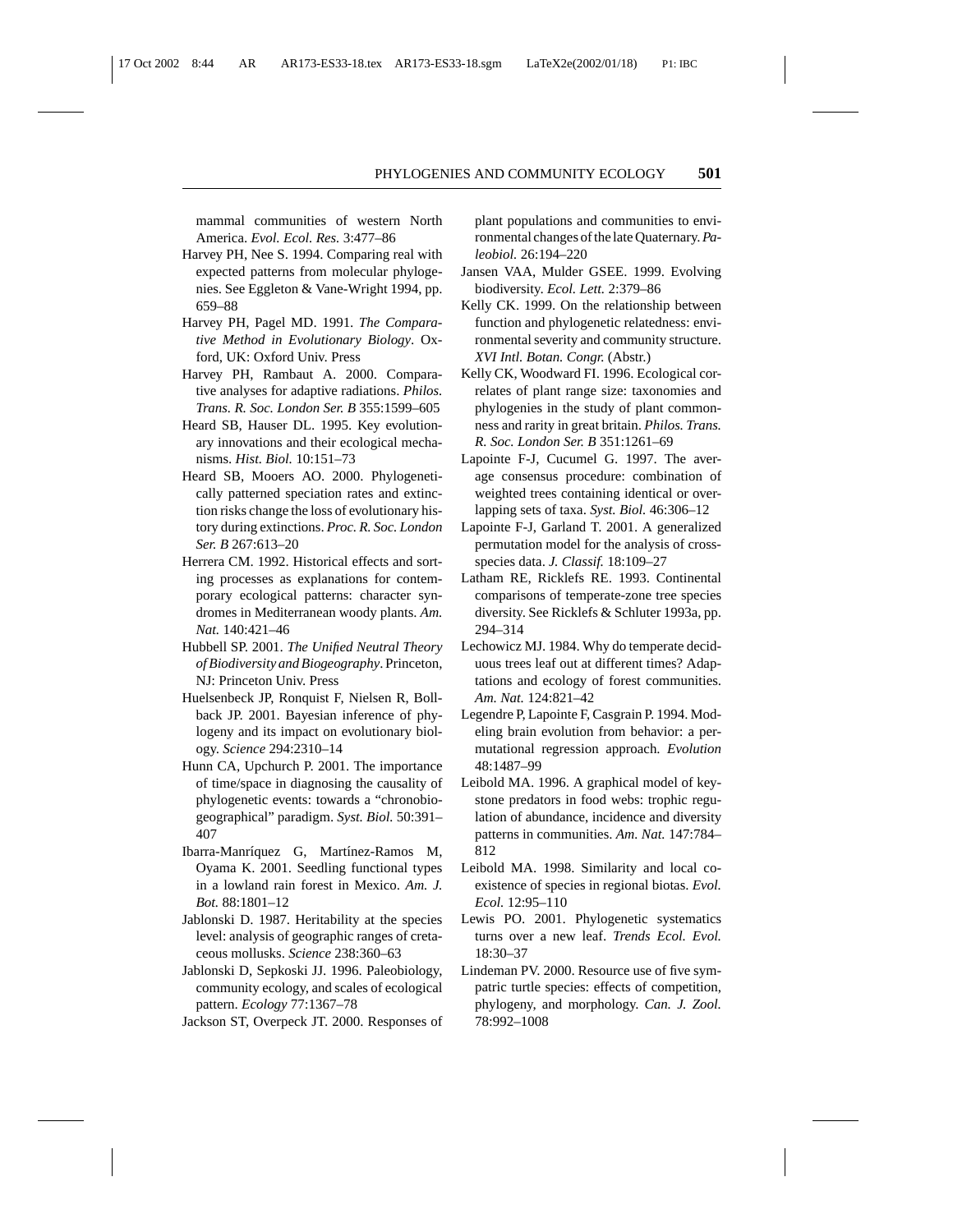- Lord J, Westoby M, Leishman M. 1995. Seed size and phylogeny in six temperate floras: constraints, niche conservatism, and adaptation. *Am. Nat.* 146:349–64
- Losos JB. 1992. The evolution of convergent structure in Caribbean *Anolis* communities. *Syst. Biol.* 41:403–20
- Losos JB. 1995. Community evolution in Greater Antillean *Anolis* lizards: phylogenetic patterns and experimental tests. *Philos. Trans. R. Soc. London Ser. B* 349:69–75
- Losos JB. 1996. Phylogenetic perspectives on community ecology. *Ecology* 77:1344–54
- Losos JB, Adler FR. 1995. Stumped by trees: a generalized null model for patterns of organismal diversity. *Am. Nat.* 145:329–42
- Losos JB, Jackman TR, Larson A, de Queiroz K, Rogriguez-Schettino L. 1998. Contingency and determinism in replicated adaptive radiations of island lizards. *Science* 279:2115–18
- Losos JB, Schluter D. 2000. Analysis of an evolutionary species-area relationship. *Nature* 408:847–50
- Losos JB, Warheit KI, Schoener TW. 1997. Adaptive differentiation following experimental island colonization in *Anolis* lizards. *Nature* 387:70–73
- Lynch JD. 1989. The gauge of speciation: on the frequency of modes of speciation. In *Speciation and Its Consequences*, ed. D Otte, JA Endler, pp. 527–53. Sunderland, MA: Sinauer
- MacArthur RH. 1960. On the relative abundance of species. *Am. Nat.* 94:25–36
- MacArthur RH, Levins R. 1967. The limiting similarity, convergence and divergence of coexisting species. *Am. Nat.* 101:377–85
- MacArthur RH, Wilson EO. 1967. *The Theory of Island Biogeography*. Princeton, NJ: Princeton Univ. Press
- Maddison WP, Slatkin M. 1991. Null models for the number of evolutionary steps in a character on a phylogenetic tree. *Evolution* 45:1184–97
- Magallon S, Sanderson MJ. 2001. Absolute diversification rates in angiosperm clades.*Evolution* 55:1762–80
- Maley CC. 1998. *The evolution of biodiversity: a simulation approach*. PhD thesis. Cambridge, MA: MIT
- Mayden RL. 1987. Historical ecology and North American highland fishes: a research program in community ecology. In *Community and Evolutionary Ecology of North American Stream Fishes*, ed. WJ Matthews, DC Heins, pp. 210–22. Norman, OK: Univ. Okla. Press
- Mazer SJ, Wheelwright NT. 1993. Fruit size and shape: allometry at different taxonomic levels in bird-dispersed plants. *Evol. Ecol.* 7:556–75
- McCallum DA, Gill FB, Gaunt SLL. 2001. Community assembly patterns of parids along an elevational gradient in western China. *Wilson Bull.* 113:53–64
- McPeek MA. 1996. Linking local species interactions to rates of speciation in communities. *Ecology* 77:1355–66
- McPeek MA, Brown JM. 2000. Building a regional species pool: diversification of the *Enallagma* damselflies in eastern North American waters. *Ecology* 81:904–20
- McPeek MA, Miller TE. 1996. Evolutionary biology and community ecology. *Ecology* 77:1319–20
- Miles DB, Dunham AE. 1993. Historical perspectives in ecology and evolutionary biology—the use of phylogenetic comparative analyses. *Annu. Rev. Ecol. Syst.* 25:587– 619
- Miller JS, Wenzel JW. 1995. Ecological characters and phylogeny. *Annu. Rev. Entomol.* 40:389–415
- Morales E. 2000. Estimating phylogenetic inertia in *Tithonia* (Asteraceae): a comparative approach. *Evolution* 54:475–84
- Morand S, Guegan JF. 2000. Distribution and abundance of parasite nematodes: ecological specialisation, phylogenetic constraint or simply epidemiology? *Oikos* 88:563–73
- Moreau RE. 1948. Ecological isolation in a rich tropical avifauna. *J. Anim. Ecol.* 17:113– 26
- Murray BR, Westoby M. 2000. Properties of species in the tail of rank-abundance curves: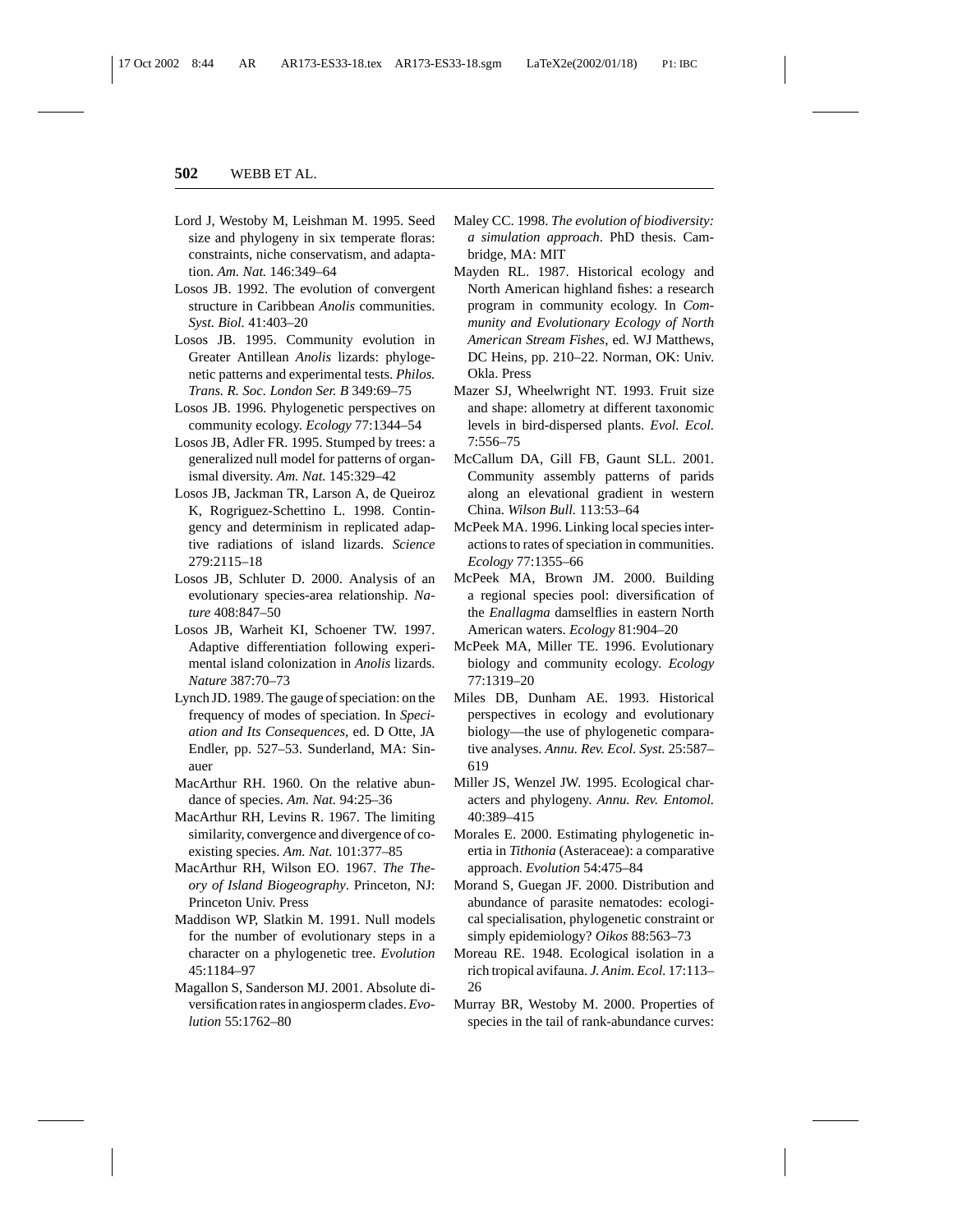the potential for increase in abundance. *Evol. Ecol. Res.* 2:583–92

- Nee S, May RM. 1997. Extinction and loss of evolutionary history. *Science* 278:692–95
- Nee S, Read AF, Greenwood JJD, Harvey PH. 1991. Phylogeny and the relationship between abundance and body size in British birds. *Nature* 351:312–13
- Nel A, Nel J, Masselot G, Thomas A. 1998. An investigation into the application of the Wagner parsimony method in synecology. *Biol. J. Linn. Soc.* 65:165–89
- Novotny V, Basset Y, Miller SE, Weiblen G, Bremer B, et al. 2002. Low host specificity of herbivorous insects in a tropical forest. *Nature* 416:841–44
- Olszewski TD, Patzkowsky ME. 2001. Evaluating taxonomic turnover: Pennsylvanian-Permian brachiopods and bivalves of the North American midcontinent. *Paleobiology* 27:646–68
- Peat HJ, Fitter AH. 1994. Comparative analyses of ecological characteristics of British angiosperms. *Biol. Rev.* 69:95–115
- Peterson AT, Soberon J, Sanchez-Cordero V. 1999. Conservatism of ecological niches in evolutionary time. *Science* 285:1265–67
- Poulin R. 1999. Speciation and diversification of parasite lineages: an analysis of congeneric parasite species in vertebrates. *Evol. Ecol.* 13:455–67
- Price T, Lovette IJ, Bermingham E, Gibbs HL, Richman AD. 2000. The imprint of history on communities of North American and Asian warblers. *Am. Nat.* 156:354–67
- Prinzing A, Durka W, Klotz S, Brandl R. 2001. The niche of higher plants: evidence for phylogenetic conservatism.*Proc. R. Soc. London Ser. B* 268:2383–89
- Qian H, Ricklefs RE. 1999. A comparison of the taxonomic richness of vascular plants in China and the United States. *Am. Nat.* 154:160–81
- Raup DM, Gould SJ, Schopf TJM, Simberloff DS. 1973. Stochastic models of phylogeny and the evolution of diversity. *J. Geol.* 81:525–42
- Richardson JE, Pennington RT, Pennington TD,

Hollingsworth PM. 2001. Rapid diversification of a species-rich genus of Neotropical rain forest trees. *Science* 293:2242–45

- Richman AD. 1996. Ecological diversification and community structure in the Old World leaf warblers(genus *Phylloscopus*): a phylogenetic perspective. *Evolution* 50:2461– 70
- Richman AD, Price T. 1992. Evolution of ecological differences in the Old World leaf warblers. *Nature* 355:817–21
- Ricklefs RE. 1987. Community diversity: relative roles of local and regional processes. *Science* 235:167–71
- Ricklefs RE. 2002. Phylogenetic perspectives on patterns of regional and local species richness. In *Tropical Rainforests: Past and Future*, ed. C Moritz, E Bermingham. In press
- Ricklefs RE, Bermingham E. 2001. Nonequilibrium diversity dynamics of the Lesser Antillean avifauna. *Science* 294:1522–24
- Ricklefs RE, Latham RE. 1992. Intercontinental correlation of geographical ranges suggests stasis in ecological traits of relict genera of temperate perennial herbs. *Am. Nat.* 139:1305–21
- Ricklefs RE, Schluter D, eds. 1993a. *Species Diversity in Ecological Communities: Historical and Geographical Perspectives*. Chicago: Univ. Chicago Press
- Ricklefs RE, Schluter D. 1993b. Species diversity: regional and historical influences. See Ricklefs & Schluter 1993a, pp. 350–63
- Salamin N, Hodkinson TR, Savolainen V. 2002. Building supertrees: an empirical assessment using the grass family (Poaceae). *Syst. Biol.* 51:136–50
- Sanderson MJ, Donoghue MJ. 1996. Reconstructing shifts in diversification rates on phylogenetic trees. *Trends Ecol. Evol.* 11:15– 20
- Sanderson MJ, Purvis A, Henze C. 1998. Phylogenetic supertrees: assembling the trees of life. *Trends Ecol. Evol.* 13:105–9
- Sanmartin I, Enghof H, Ronquist F. 2001. Patterns of animal dispersal, vicariance and diversification in the Holarctic. *Biol. J. Linn. Soc.* 73:345–90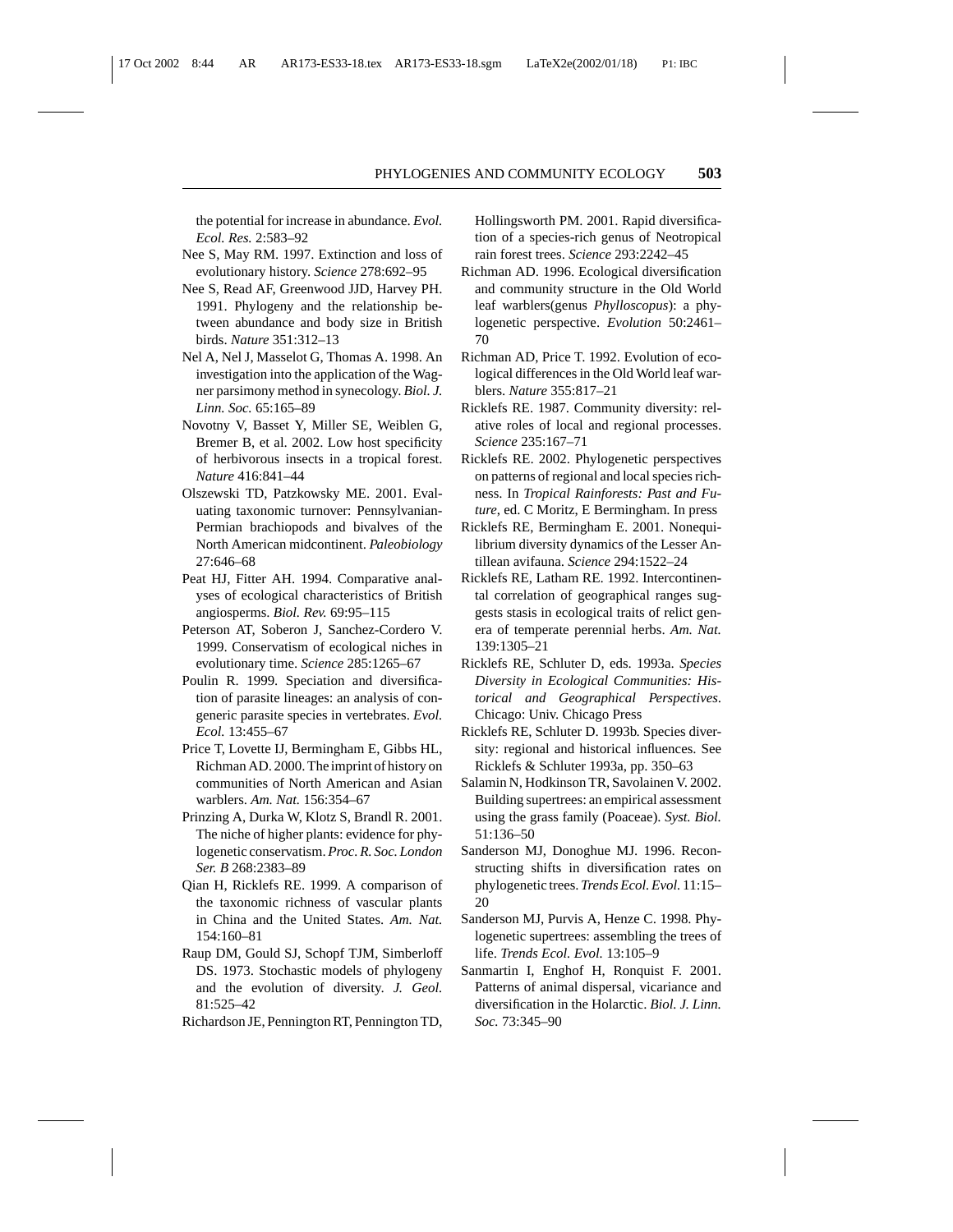- Sasal P, Niquil N, Bartoli P. 1999. Community structure of digenean parasites of sparid and labrid fishes of the Mediterranean sea: a new approach. *Parasitology* 119:635–48
- Schluter D. 2000a. Ecological character displacement in adaptive radiation. *Am. Nat.* 156:S4–16
- Schluter D. 2000b. *The Ecology of Adaptive Radiation*. Oxford, UK: Oxford Univ. Press
- Schluter D. 2001. Ecology and the origin of species. *Trends Ecol. Evol.* 16:372–80
- Schluter D, Ricklefs RE. 1993. Convergence and the regional component of species diversity. See Ricklefs & Schluter 1993a, pp. 230–41
- Schwarz MW, Simberloff D. 2001. Taxon size predicts rates of rarity in vascular plants. *Ecol. Lett.* 4:464–69
- Sechrest W, Brooks TM, da Fonseca GAB, Konstant WR, Mittermeier RA. 2002. Hotspots and the conservation of evolutionary history. *Proc. Natl. Acad. Sci. USA* 99: 2067–71
- Semple C, Steel M. 2000. A supertree method for rooted trees. *Discrete Appl. Math.* 105: 147–58
- Silvertown J, Dodd ME, Gowing DJG. 2001. Phylogeny and the niche structure of meadow plant communities. *J. Ecol.* 89:428–35
- Silvertown J, Dodd ME, Gowing DJG, Mountford JO. 1999. Hydrologically defined niches reveal a basis for species richness in communites. *Nature* 400:61–63
- Simberloff DS. 1970. Taxonomic diversity of island biotas. *Evolution* 24:23–47
- Stevens RD, Willig MR. 2000. Community structure, abundance, and morphology.*Oikos* 88:48–56
- Sturmbauer C. 1998. Explosive speciation in cichlid fishes of the African great lakes: a dynamic model of adaptive radiation. *J. Fish Biol.* 53:18–36
- Taberlet P, Fumagalli L, Wust-Saucy A, Cosson J. 1998. Comparative phylogeography and postglacial colonization routes in Europe. *Mol. Ecol.* 7:453–64
- ter Steege H, Hammond DS. 2001. Character convergence, diversity, and disturbance

in tropical rain forest in Guyana. *Ecology* 82:3197–212

- Thompson JN, Reichman OJ, Morin PJ, Polis GA, Power ME, et al. 2001. Frontiers of ecology. *Bioscience* 51:15–24
- Tilman D. 1994. Competition and biodiversity in spatially structured habitats. *Ecology* 75:2–16
- Tofts R, Silvertown J. 2000. A phylogenetic approach to community assembly from a local species pool. *Proc. R. Soc. London Ser. B* 267:363–69
- Tokeshi M. 1991. Faunal assembly in chironomids (Diptera): generic association and spread. *Biol. J. Linn. Soc.* 44:353–67
- Upchurch P. 1995. The evolutionary history of sauropod dinosaurs. *Philos. Trans. R. Soc. London Ser. B* 349:365–90
- Verdu M, Barron-Sevilla JA, Valiente-Banuet A, Flores-Hernandez N, Garcia-Fayos P. 2002. Mexican plant phenology: Is it similar to Mediterranean communities? *Bot. J. Linn. Soc.* 138:297–303
- Vermeij GJ, Carlson SJ. 2000. The muricid gastropod subfamily Rapaninae: phylogeny and ecological history. *Paleobiology* 26:19–46
- Vitt LJ, Zani PA. 1996. Organization of a taxonomically diverse lizard assemblage in Amazonian Ecuador. *Can. J. Zool.* 74:1313–35
- von Euler F, Svensson S. 2001. Taxonomic distinctness and species richness as measures of functional structure in bird assemblages. *Oecologia* 129:304–11
- Wanntorp HE, Brooks DR, Nilsson T, Nylin S, Ronquist F. 1990. Phylogenetic approaches in ecology. *Oikos* 57:119–32
- Warming E. 1909. *Oecology of Plants*. London: Oxford Univ. Press
- Webb CO. 2000. Exploring the phylogenetic structure of ecological communities: an example for rain forest trees.*Am. Nat.* 156:145– 55
- Webb CO, Donoghue MJ. 2002. *Phylomatic: A Database for Applied Phylogenetics*. http://www.phylodiversity.net/phylomatic
- Webb CO, Peart DR. 1999. Seedling density dependence promotes coexistence of Bornean rain forest trees. *Ecology* 80:2006–17